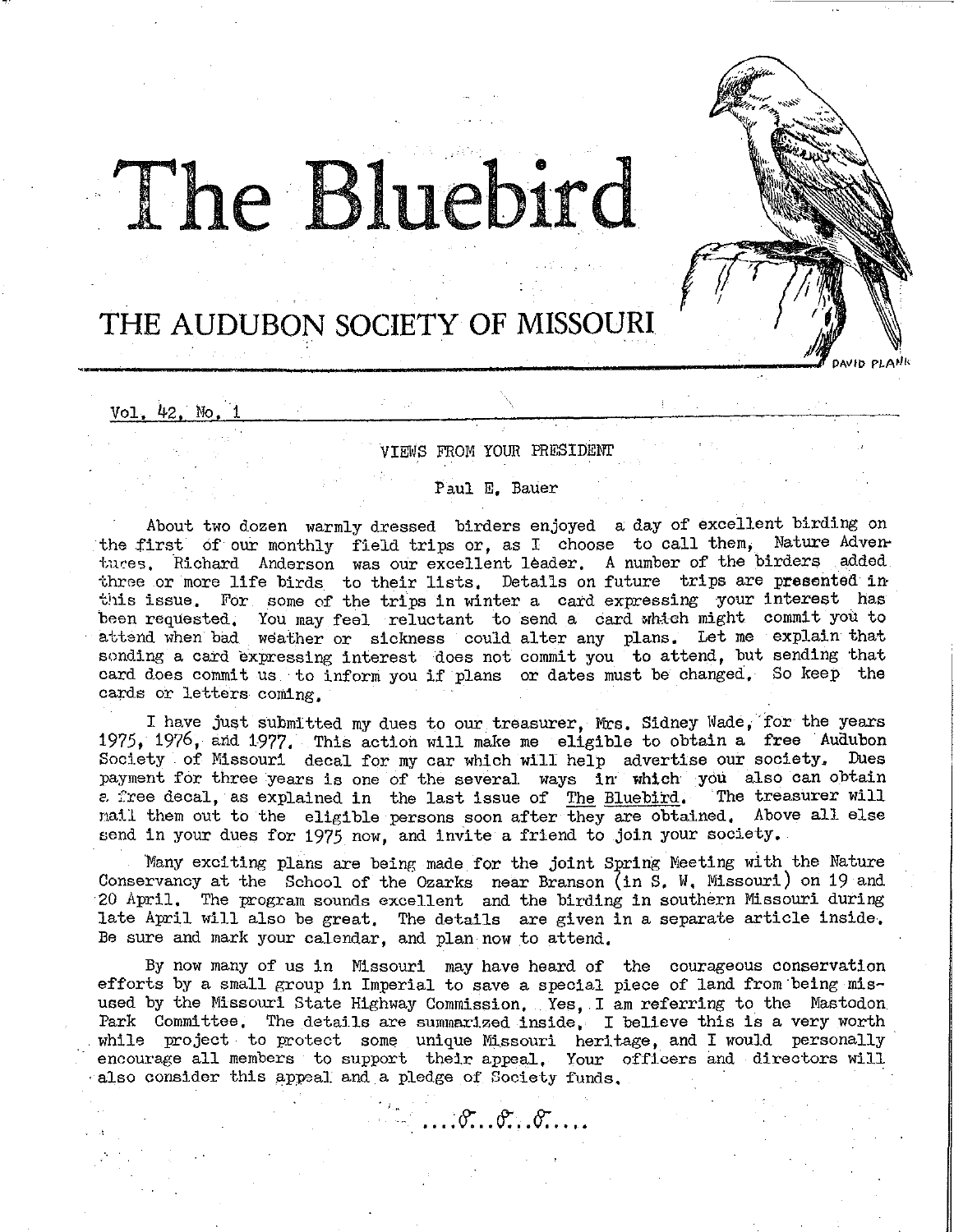#### ፓዞ፱ **BLUEBIRD**

#### CONSERVATION COMMENTS

#### Reported by James P. Jackson, Conservation Editor

For the past three years our membership has voted to maintain affiliation with the Conservation Federation of Missouri. This means that fifty-cents of your annual dues to the Society goes to support the work of the Federation, and it also provides you representation on its board of directors; it is, in my opinion, worth every cent, All conservation organizations in the state, in order to take active part in this forum, should affiliate, The fact that the Federation includes such diversity as hunting, fishing, camping and nature groups should be no deterrent. In spite of honest differences, the splinter groups are all glued together into a pretty solid board, We provide a forum for our differences, and through our capable executive director, Ed Stenger, we have a strong lobbying force in Jefferson City for environmental sanity.

This year's Annual Convention of the Conservation Federation of Missouri will take place at the Ramada Inn, Jefferson City, during the weekend of March 21, 22, and 23. As your official delegate, I will be especially active this year in the non-game committee and would welcome any suggeotions you might have regarding this,  $A$ s in recent years, one of the hottest issues to arise will be that of the Meramec Dam; our votes will be cast in opposition, in accordance with our Society's resolu-<br>tions of recent years.

Since my column this month deals with State matters, I would like to comment on a couple of bills recently introduced into the 78th General Assembly:

Senate Bill  $124$  - This would remove from the Missouri University Board of Curators the power to sell parcels of land in excess of *5,* 000 acres, Ostensibly, this is intended to prevent the Curators from selling the weldon Spring Tract to developers. It is not a good bill. Not only would it possibly hamstring the Curators in other situations, but it would in effect place the Weldon Spring Tract in the hands of the Legislature, and there is no guessing what politics would do with it,

House Bill  $349$  - This would require the use of returnable bottles, having refund values of either two or five cents, for beer, soft drinks, and certain other beverages. This has been introduced before, with hardly a ripple. Maybe it is time we all get behind such a bill and prove that the Show-Me State can take a worthy cue from the State of Oregon.

Now for a matter of national importance: let us not permit President Ford to cop out again on a strong bill for controlling the evils of strip-mining, Congress should be urged to take action quickly, not merely to prevent a pocket veto, but to override any kind of veto, Our economy can well survive with some kind of national restraint on the mining of coal,

## *•••*

HELP WANTED!

Over 7,100 brown-headed cowbirds were banded and color-marked in west-central Kansas during 1974 as an aid in studying their movements, and hopefully to determine their place of origin. Birds were marked with red, yellow, or green plastic leg streamers. Fall and winter observations revealed 27 individuals from ten locations in Kansas, Oklahoma, Texas and Mexico. However, data from spring and summer movements are needed, Observers should report: location, date of sighting, sex of hird and color of leg streamer to Richard A. Hill, Department of Biology, Fort Hays Kansas State College, Hays, Kansas, 67601.

 $\ldots$  or  $\ldots$  or  $\ldots$  .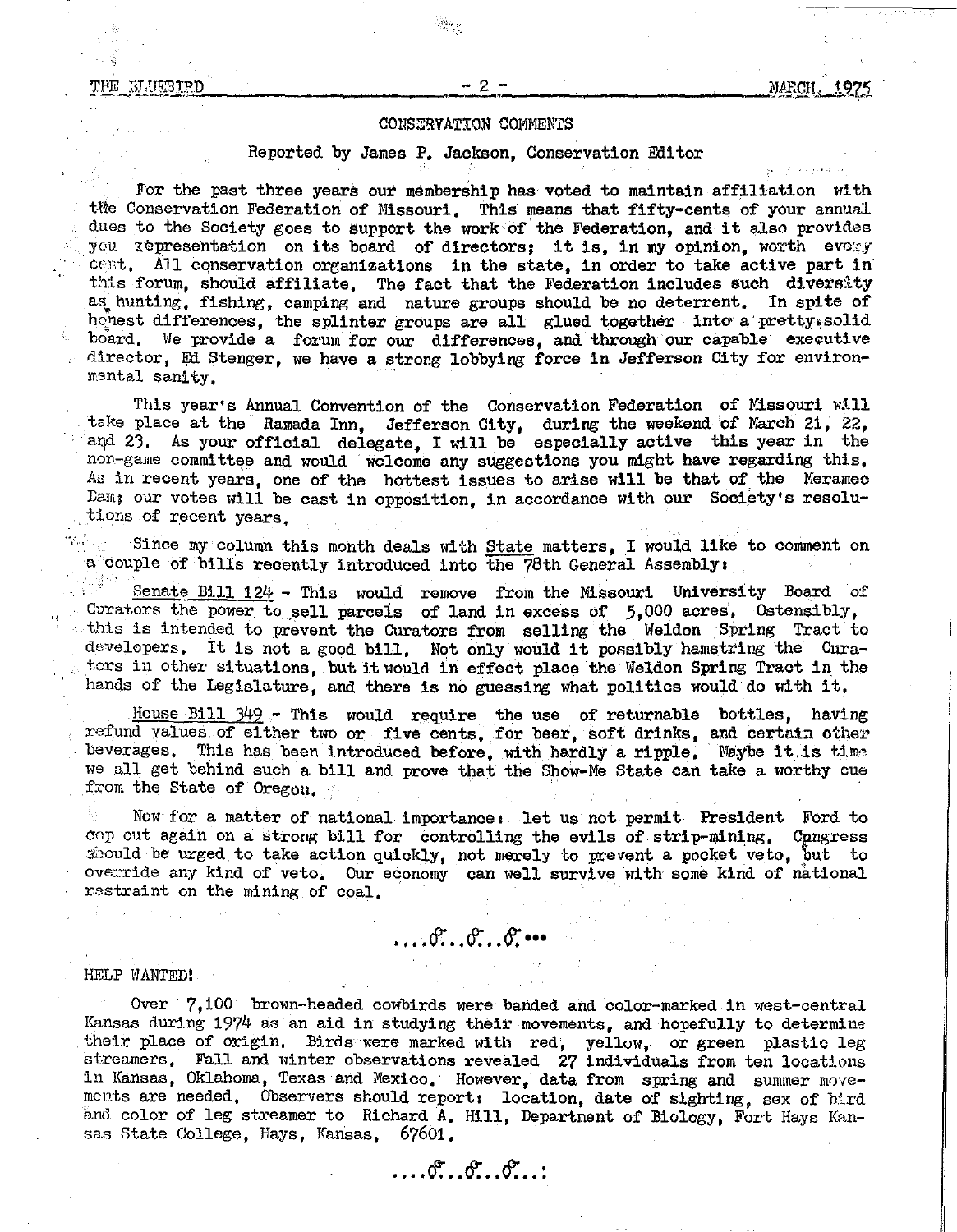$\mathcal{F}=\mathcal{F}(\mathcal{F})$  .

 $\mathcal{F}^{\text{max}}_{\text{max}}$  , where  $\mathcal{F}^{\text{max}}_{\text{max}}$ 中国 编辑 网络 异

Standard Stage

Joseph London

#### MONTHLY NATURE ADVENTURES - SPRING 1975

#### by Paul Bauer

As explained in the last issue of The Bluebird, we are starting efforts to have monthly field trips-nature adventures--to the best areas of the state, These trips will be lead by local experts and permit exposure to unique combinations of habitat. We encourage all members to consider taking part in several to find out what the opposite side of the state has to'offer, I believe Missouri has many exceptional areas of interest to birders and nature enthusiasts,

 $P.S.$  I am looking for someone to help with the planning and organizing of these trips: please volunteer, I need help.

MARCH -- Saturday, 22 March<br>Buffed Grouse Mating Displays -- Ne Ruffed Grouse Mating Displays -- Near Columbia, Mo.<br>Limited to 15 or 20 people -- openings remain. May be a chance for unusual nature photographs Details will be sent to those sending a card to:<br>Details will be sent to those sending a card to:

Paul Bauer and the search of the search of the search of the search of the search of the search of the search of the search of the search of the search of the search of the search of the search of the search of the search 4 Club Grounds South Drive Florissant, Mo. 63033 Telephone : ( 314) 921-3972

APRIL -- Saturday, 12 April, Sunday, 13 April, Greater Prairie Chicken Mating Displays-and Large numbers of migrating waterfowl and the second second second second second second second second second second second second second second second second second second second second second second second second second se **Both near El Dorado Springs in S.W. Missouri Machinese School and September 2018** Limited to 20 people -- openings remain. The state of the state of the state of the state of the state of the state of the state of the state of the state of the state of the state of the state of the state of the state of Photographic possibilities are good Details will be sent to those informing and the sent of the sent of the sent of the sense of the sense of the sense of the sense of the sense of the sense of the sense of the sense of the sense of the sense of the sense of Paul Bauer of interest -- see above for address,

MAY -- Saturday, 17 May; Sunday, 18 May<br>Squaw Creek Wildlife Refuge -- 1 Squaw Creek Wildlife Refuge -- Near Mound City (NW of St. Joseph) Outstanding time *for* shorebirds in full breeding plumage Leader: Dr. David A. Easterla W. B. Martin Martin Communications Meet at Refuge Headquarters at 8:00 A.M. Numerous Motels exist in nearby St. Joseph Tentand Trailer camping is available at Big Lake State Park (less than 10 miles west of Mound City). If you have questions, send a card to Paul Bauer,

JUNE-- Saturday 14 June; Sunday, *15* June, Big Oak Tree State Park -- near Sikeston (deep in S.E. Missouri} Many giant trees and several unique birding treats--Nesting Swainson's and hooded warblers "guaranteed"; several Mississippi kites,

Visits to heronry and Towosahgy State Archaeological site,

All this is possible, and if time permits a visit to fabulous and wild Reelfoot Lake, just a ferry ride away across the Mississippi River into Tennessee,

Meet at State Park Picnic Grounds at 8:00 A, M.

Rather primitive camping is permitted in the State Park

Numerous motels exist in nearby Charleston and Sikeston (20 and 30 miles away)

If you have questions send a card to Paul Bauer (address above},

 $\overline{\mathcal{C}}$ .  $\overline{\mathcal{C}}$ .  $\overline{\mathcal{C}}$ .  $\overline{\mathcal{C}}$ .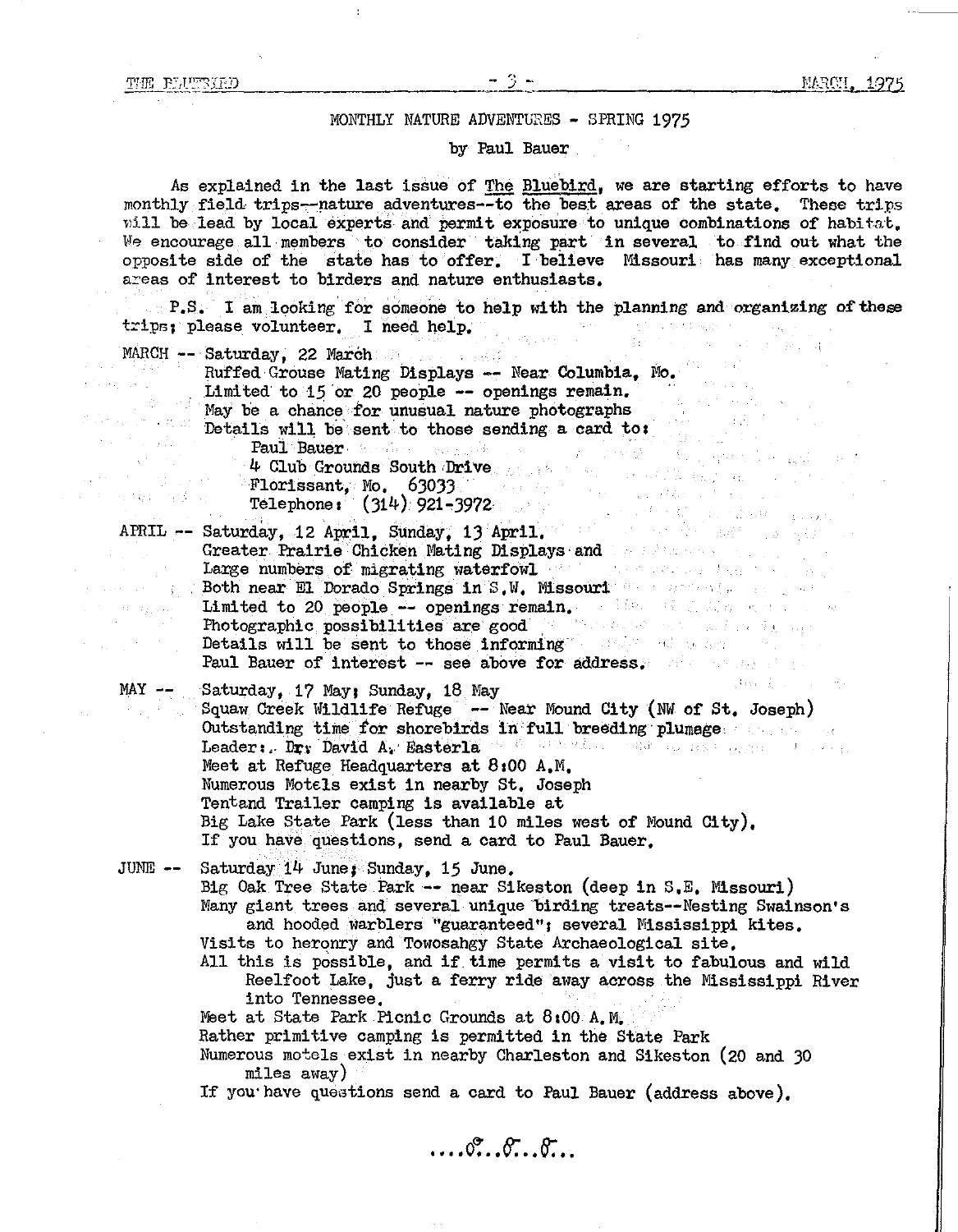And Collection alleged at

#### LONG-TAILED JAEGER AT MARYVILLE

#### **by Mark Robbins**

The morning of 12 September, 1974, was cloudy with rain. The temperature dropped almost twenty-five degrees from mid-morning to late in the evening. The wind was out of the north. Most migrating birds, were grounded due, to the weather conditions. conditions.

I drove out to the Maryville sewage lagoons at  $5:30$  P.M. Upon approaching the middle pool I immediately noticed a brown and white bird sitting on the water. I could see without the aid of my binoculars that the bird was an adult jaeger! I could see without the aid of my binoculars that the bird was an adult jaeger! quickly put the scope on the bird. It had a very distinctive black cap. The underparts were white, as was the entire neck. The bird's back, wings, and tail were brown, I soon noted two long tail feathers extending at least seven inches beyond the other tail feathers. The jaeger appeared slim compared to parasitic jaegers I have observed in California. I could barely believe my eyes--the bird was an adult long tailed jaeger!!! After twenty to thirty seconds of watching the bird, it rose from the water and flew a short distance landing on the water again. The jaeger's legs were dark in color. The feet were webbed. It was observed feeding on some unknown substance in the pool. White in the primaries was visable when the bird was in flight, The white in the primaries was more. evident on the underside of the wings. Three Franklin's gulls were present in the same pool. The jaeger appeared slimmer and had longer wings than the gulls. After studying the bird for approximately five minutes I rushed into town and located Dave Esterla. We quickly returned, Dave still in suit and tie, and to our amazement the bird was still present. We kept it under our scrutiny until it became too dark to see. It appeared the jaeger would spend the night due to the weather conditions. However, to the dismay of four birders the next morning, the sky had cleared during the night and the bird had moved on.

(There are two previous records of this species for Missouri. Both are from the Kansas City area. One was shot by a hunter during the spring of 1910. The second record was of two individuals observed on 3 October, 1916.

external and the distribution of the second second second second second second second second second second second second second second second second second second second second second second second second second second sec assant in L  $\tilde{\mathcal{K}}$  where  $\mathcal{K}$  and  $\mathcal{K}$ i kontrol (1990) et i strandar i de version i diventit y i giu.<br>Il oriente il formato regionizzato in castro y <sub>str</sub>ategit

(decreased) and market b) model al andra vestas entra de estas de la caractería.<br>Estas de la caractería de la caractería de la caractería. which Elatpologist det het Smed paar (Greeke Sopporte) is. time is a right in the 27 of

> $187.$ i di Nat สัตว์ อาร์ก<br>เจ้าเกิด and the control of the second control of the control of the control of the control of the control of the control of the control of the control of the control of the control of the control of the control of the control of t

Commentary (2008) and the Mossourist Company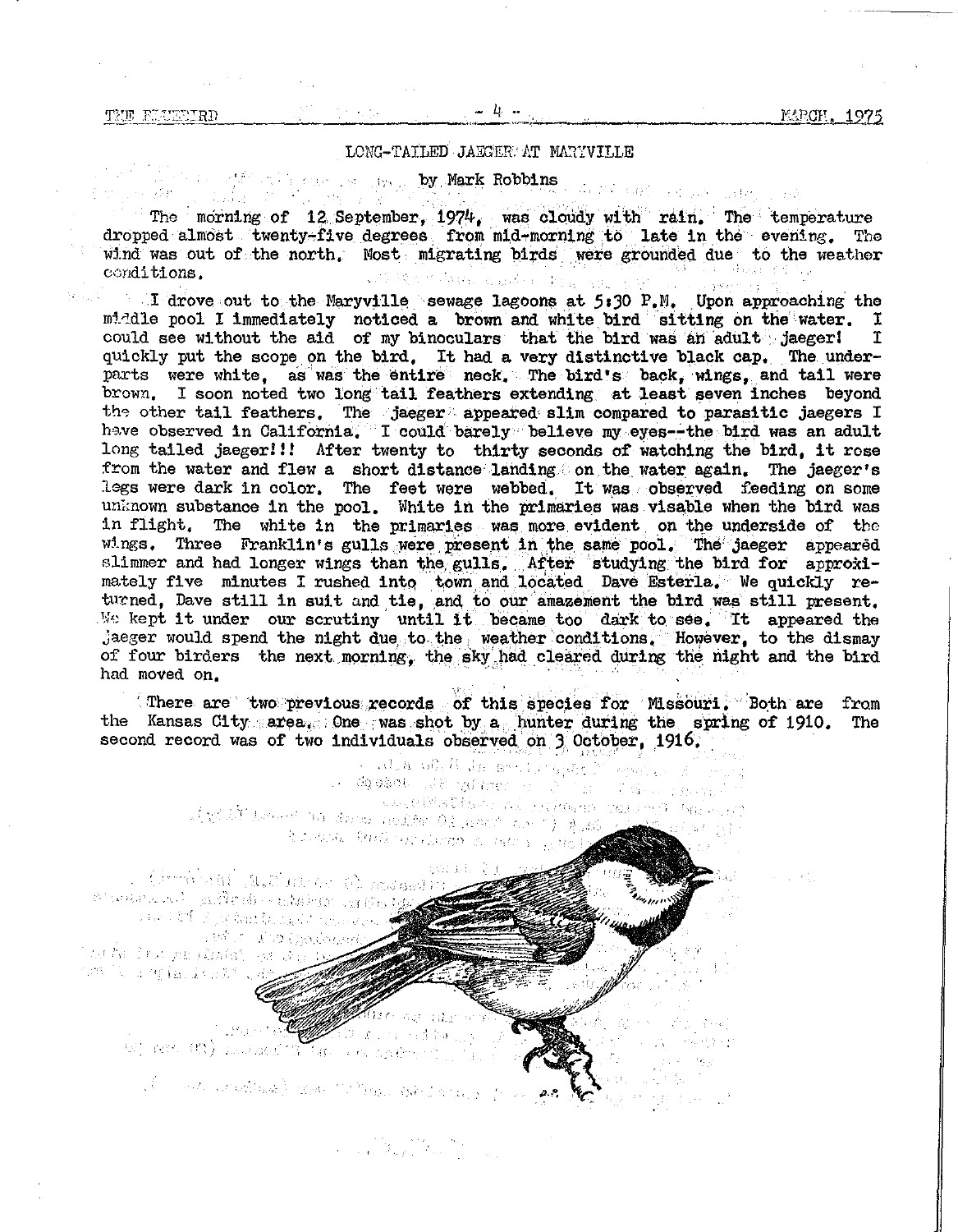#### **ALONG THE MASTODON TRAIL**

#### by Frances Bauer

At the turn of the century, an area near Kimmswick, Missouri, was discovered which contained one of the largest deposits of mastodon bones in the world. F. A. Lucas described this area as "the most noteworthy of all deposits," He cited the bones and teeth excavated there as having come from as many as 200 animals--a fantascically rich source of archeological treasure--more so because the actual area excavated was relatively small. Great salt marshes and bogs once surrounded the Kimmswl.ck, Imperial, Barnhart and Sulphur Springs area, Many animals came to forage, lick salt, and to drink, Some fell into quicksand and were buried alive, Now many milleniums later progress has filled in, graded over and paved the valleys where the mastodons came,

The salt and sulphur springs were still flowing 50 years ago until they were filled during the 1920's to create US Highway 61-67, In the 1960's man again wiped out great areas of the swamps, springs and bogs as I-55 was rammed through the greatest deposits of mastodon remains in the entire world, The precious site of mastodon bones, including 429 acres of timber, was purchased by the Missouri State Highway Commission in 1966 to build I-55. A series of delaying actions by local citizens managed to stop development and to get state consideration of alternate plans. This short summary cannot do justice to the long and trying efforts that these poeple have faced. The critical showdown came during the summer of  $1974$ .

The Missouri State Park Board has stated in writing that they will accept, develop, and maintain the 429 acre site, of which the mastodon burial area is only a fragment, if it is donated to them. This the Mastodon Park Committee seeks to  $d\sigma$ , but they were given only 18 months to raise the funds, All concerned citizens and organizations of the state are being asked to help save this unique open space. By writing to the address below, you will obtain additional information on the best way to help!

Write: Mastodon Park Fund P. O. Box 112 Imperial, Missouri 63052

## **.. ..**

#### KELSO BIRD SANCTUARY - IDEAL FOR WILDLIFE

#### by Daryl Wagoner

Only four miles north of downtown Cape Girardeau lies 57 acres which a Southeast Missouri University biologist has called "one of the best examples around here of a forest community that has been relatively undisturbed," The name of this natural oasis is the I. R. Kelso Bird Sanctuary.

Judge and Mrs. I. R. Kelso established the sanctuary between 1937 and 1944 by gi ving tracts of land totalling 27 acres to the Audubon Society of Missouri. A clause in the deed guarantees that the tract be used for educational purposes, Later the Kelso heirs donated an additional 30 adjoining acres to the original site, requesting that the present name replace the original one, Springdale Bird Sanctuary.

Because the Audubon Society was not eligible to receive tax deductible gifts in 1964, the additional acreage was deeded to SEMO University with the same stipulation that the land be used only for educational purposes. The sanctuary's total 57 acres are now managed by a committee of seven SEMO University faculty members headed by Paul Heye, associate professor of biology,

The committee intends to keep the sanctuary as undeveloped and undisturbed and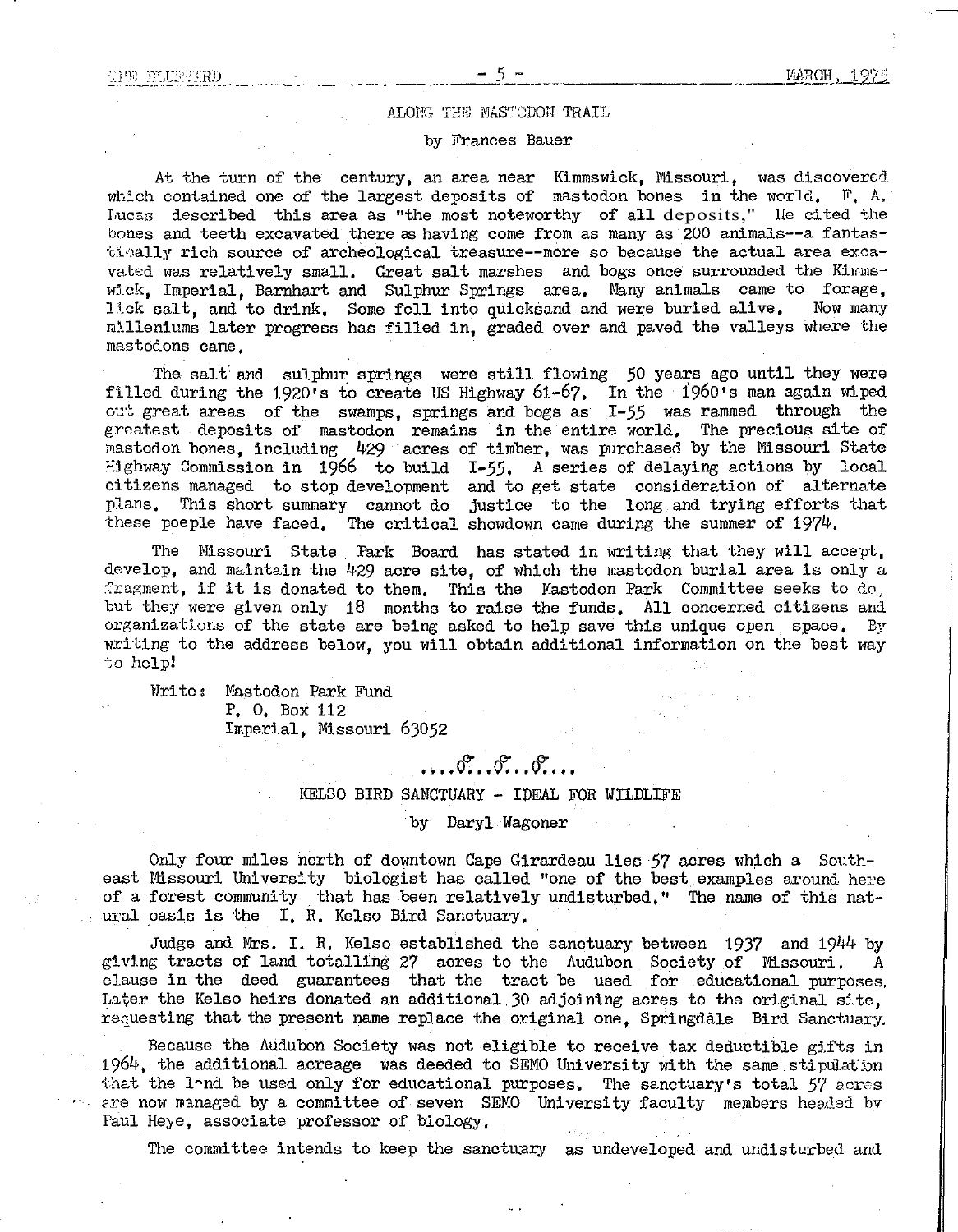natural as possible, feeling that's where its value lies. Field trips, individual sut d and class projects are undertaken at the sanctuary by students participating in university courses dealing with ornithology, ecology, geology, botany and other biology-related fields, Studies conducted by students in the past have taken a scientific look at such things as the .water uptake of trees, the utilization of nesting houses by wood ducks, andlong-range: changes in plant life,

The sanctuary is an ideal location for field study, One half of the area, the north-facing community, is relatively cool and dry compared to the remaining half, a south-facing slope which is relatively dry and warm, The northern community consists of an American beech-yellow poplar climax forest, while the southern community (under cultivation until the late  $1930's$ ) is a typical forest successional area.

"A climax forest is one in which the species composition remains constant, in which big poplar trees are replaced by little ones," professor Heye explained, "Successional communities are characterized by changing species; sassafras and persimmon give way to post oaks and black jack." The southern slope of the sanctuary is also partially covered by an oak-hickory climax forest typical of those found in the Ozarks, A one-third acre farm pond is included on the property,

In addition to lush plant life, the I.R. Kelso Bird Sanctuary abounds with animals, among them squirrels, deer, wood ducks, pileated woodpeckers, woodchucks, and foxes. Access to the sanctuary is restricted to foot travel along several paths which cut through the area.

 $\gamma_{\rm F}$ 

Condensed from an article in the Cape Girardeau Bulletin-Journal January 26, *1975*

#### BREEDING BIRD SURVEY.REPORT

from Keith E. Evans, State Coordinator 1-26 Agriculture Building, UMC Columbia, Missouri 65201

A special thanks to the Breeding Bird Survey (BBS) cooperators! The BBS program has been active in Missouri since 1967. Twenty-eight of the thirty-seven routes were run in 1974--this is more than any other year. Last year's cooperators will be receiving notices within a few weeks to determine if they can run one or more routes in 1975. If you plan to participate please send in your reply slips promptly, If you feel that you will be unable to run the route(s) you ran last year please drop me a card so I can find a replacement. We always need new cooperators, If you would like to participate in this statewide project, please contact me, Many of the cooperators would like to have others along for time-keeping, recording, etc, Let me know if you would like to learn the procedures. Keep watching The Bluebird for reports on this worthwhile project.

ANNOUNCING THE 1975 MISSOURI CONSERVATION LEGISLATIVE REPORT

This weekly report, published by the Conservation Federation of Missouri, is<br>designed to keep the concerned conservationist abreast of what's happening'in the<br>Missouri General Assembly, It is mailed every. Thursday first c it in time to act on matters of interest to you,

It features (1) synopses of all environmental, park and recreation, fish and wildlife and natural resource legislation, (2) analyses of major bills, (3) legislative rosters,  $(\mu)$  committee assignments,  $(5)$  bill assignments,  $(6)$  weekly hearing schedules (7) voting records on key issues, (8) status of legislation, (9) practical aids such as how to write your legislators, etc.,  $(10)$  alerts on federal issues.

You may subscribe by sending \$3.00 (actually less than cost of publication) to Conservation Legislative Report Service, Conservation Federation of Missouri, 312 East Capitol, Jefferson City, Missouri 65101. 'Give your name, address and zip,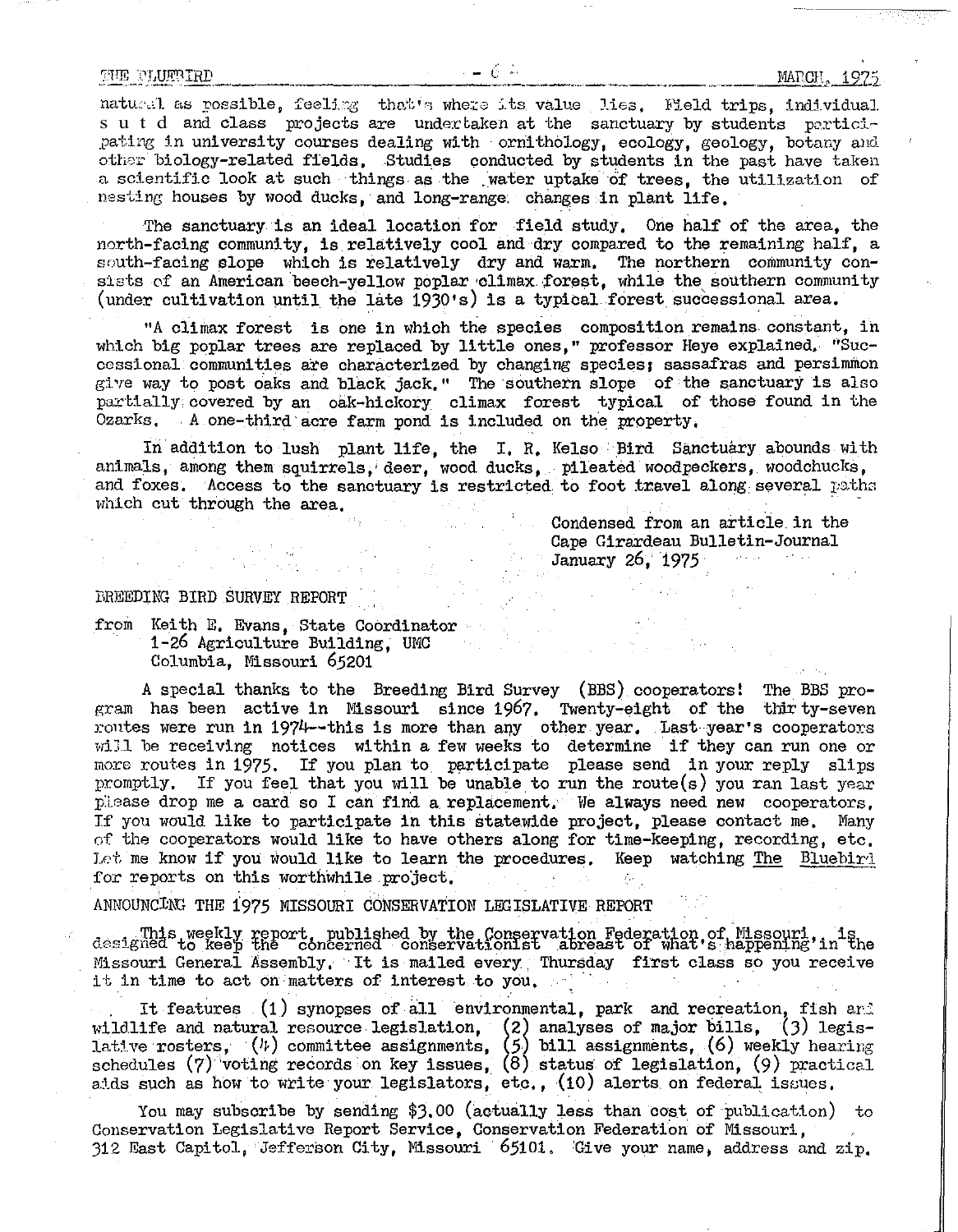#### ANNOUNCING!

SPRING MEETING AUDUBON SOCIETY OF MISSOURI MATURE CONSERVANCY - MO CHAPTER Lyta Davis Good Memorial Union Building School of the Ozarks Point Lookout, Missouri April  $18 - 20$ ,  $1975$ 

THEME: Missouri Conservation Topics

April 18, Friday:

| 4:00-10:30     | Registration - Main Dining Area (There is a \$1,00 registration<br>fee for non-students to help defray speaker expense.) |
|----------------|--------------------------------------------------------------------------------------------------------------------------|
| $8:00 - 10:30$ | Folk-Blue Grass Sing - Main Dining Area<br>Featuring Woody Bledsoe. Tom Aley. Charles McRaven and others                 |

#### April 19, Saturday:

| $0.8^{\circ}$  | Registration - Main Dining Area (See note above.)<br>$Welcome and Coffee - Auditorium (theater)$    |
|----------------|-----------------------------------------------------------------------------------------------------|
| $8:30 - 12:30$ | Field Trips*                                                                                        |
| $12:00 - 1:30$ | Lunch - Main Dining Area                                                                            |
| $1:30-5:00$    | Field Trips* and Speakers** - Auditorium (theater)                                                  |
| $5:00 - 6:30$  | Dinner - Main Dining Area (with speaker ** )                                                        |
| $7:00-10:30$   | Speakers** and Slides - Auditorium (theater).<br>Audubon Board Meeting - meeting room, second floor |

April 20, Sunday:

| $6*30 - 8:00$   | Breakfast                                                                                    |
|-----------------|----------------------------------------------------------------------------------------------|
| $7:30 - 10:30$  | Field Trips**. Nature Walk<br>Nature Conservancy Board Meeting - meeting room - second floor |
| $11:00 - 12:00$ | Church Services - Williams Memorial Chapel                                                   |
| 12:00           | Lunch                                                                                        |

\*Field Trips scheduled to Skaggs Ranch Preserve, Drury Wildlife Refuge, Cedar Glade and Carr-Lane Prairie

\*\*Speakers include:

Dr, Alice Nightingale, School of the Ozarks, "Names of Plants" Tom Tony, Prairie Manager, Mo. Dept. of Conservation,

"Prairie Management"

Ken Babcock, Waterfowl biologist, Mo. Dept, of Conservation,

 $\ldots$  .  $\mathfrak{F} \ldots \mathfrak{F} \ldots \mathfrak{F} \ldots$ 

Talk and "Wild Chorus" movie

Leonard Hall, "Scenic Rivers of the Ozarks"

Dr, Peter Ravens, Director of Missouri Botanical Gardens, St. Louis, Mo. Gene Poirot, Farmer-conservationist, Golden City, Mo,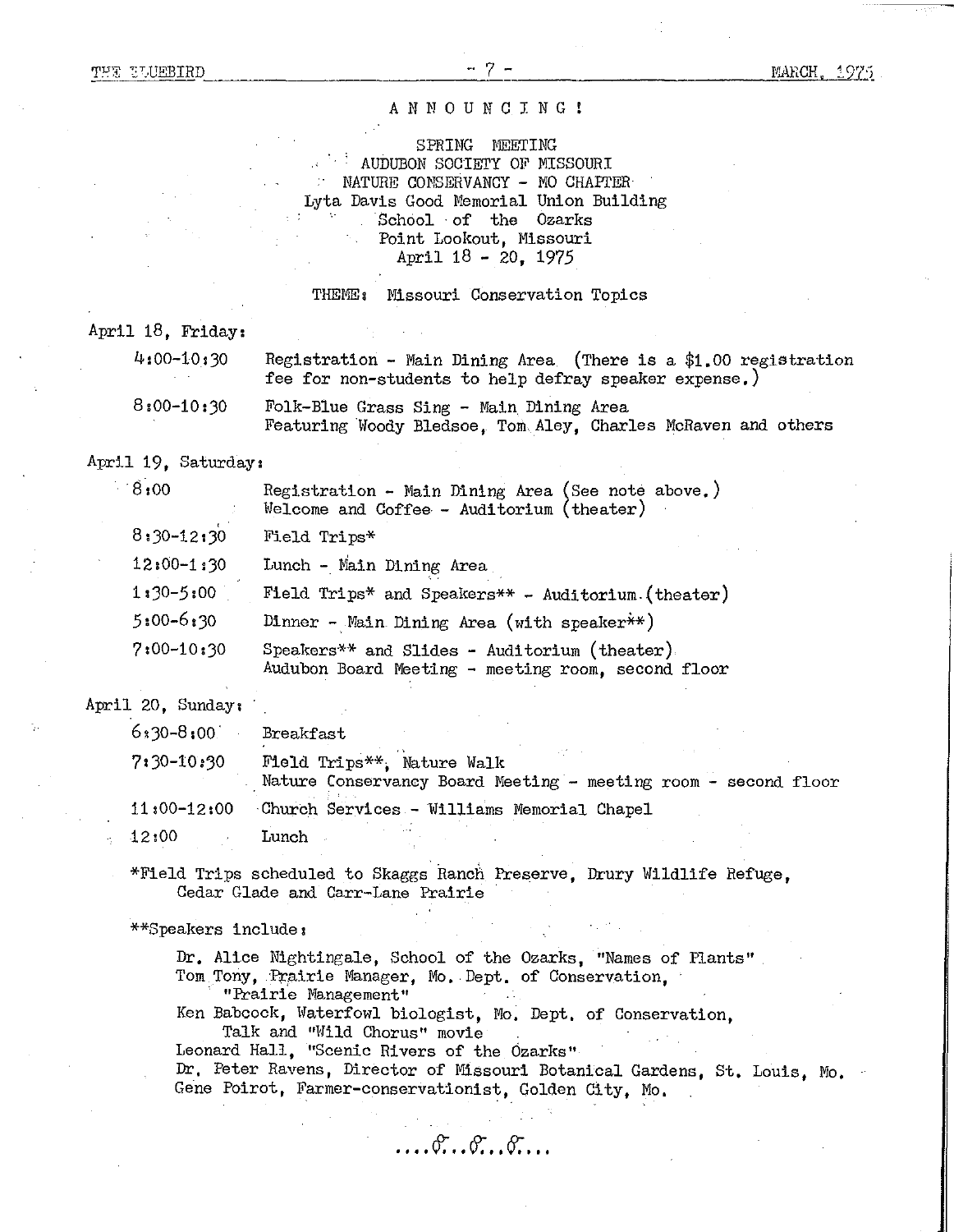#### POSSUMHAW FRACAS

#### by ,Homer R, Bolen

An incessant series of skirmishes takes place in this well defended spot. A southern gentleman in gray uniform with white shoulder patches has declared the area to be his personal territory, and day to day warns trespassers to stay clear, Perched on a high branch he keeps guard over his store of red berries, only occasionally dropping down for a sip of water or a tempting morsel at the feeder,

Starlings and house sparrows, though numerous, present no real problems. If any venture near, a mere gesture dispels the intruders. But the redcoats are another matter, They are large, with heavy beaks, If given the slightest chance they might stake claim to this treasure of winter provisions and be difficult to dislodge. So, at a cardinal's approach the defender sallies forth to attack. The action is sufficient, The cardinal turns aside as though he has no interest in the crimson fruits,

Life would truly be easy were it not for the bluecoats, These noisy raiders allow the dignified gray colonel no peace of mind. It is not clear whether they really want the red beries or seek to torment the self-styled owner of the premises. A jay swoops into the deciduous holly tree, The owner immediately attacks, The blue jay circles to a branch on the other side of the tree, The pursuit continues to the topmost limb, to the north side, to a thicket of interior branches, to a telephone wire, to the lowest perch, to a neighboring mulberry. A second blue jay invades the possum haw and the first returns. Flashes of blue and gray twinkle among the scarlet boughs as the frenzy continues. Then all is tranquil again as the bluecoats depart, grinning from ear to ear. The mockingbird mounts to the highest parch where all may see that he is still master of the possum haw domain,

"THERE AIN'T NO SUCH ANIMAL"  $\cdots$  ...  $\mathcal{F} \dots \mathcal{F} \dots$ 

On August 28th an extremely rare ruff was located on a mud flat in St. Charles County. The ruff gave several lucky birders an opportunity to study it. Earl Comfort gave this report in the St. Louis Audubon Society's Bulletin.

"You actually have to see a ruff in breeding plumage to believe it. You . may agree with the little boy who saw a giraffe for the first time and told his parents, 'There  $\sin$ 't no such animal, ' As far as our area is concerned it produces no gaudy ruffs like the ones pictured in the bird books. Would you believe a ruff in  $.4$ ts breeding plumage shows vivid colors ranging from pure white neck ruffs to a black one? And some are two-toned. Picture a turkey gobbler in display and you have a ruff in display at the other end of his body. But the ruff is far more fantastic.

"Our August ruff in its nondescript plumage somewhat resembled a lesser yellowlegs. But there's more almost unbelievable history relating to the ruff. Not satisfied with its two distinctly different plumages (breeding and non-breeding males), this species insists on having two names, ruff for the male and reeve for his mate, which is always dressed plainly, Back in the days when you could buy something with one nickel and a two-cent stamp would send a first class letter all over the country, the ornithologists believed a ruff and a reeve were two distinct species, And who could blame them?

"The ruff-reeve is an eleven inch shorebird with legs that vary in color, the prevailing one being orange-yellow, Fall males and females are similar, There is an oval-shaped white spot on either side of the tail near the rump. As stated, the reeve is a plain job resembling a lesser yellowlegs. The male in breeding plumage has been described, albeit inadequately. You have to see a ruff in display to believe it. Not many of us have had this pleasure.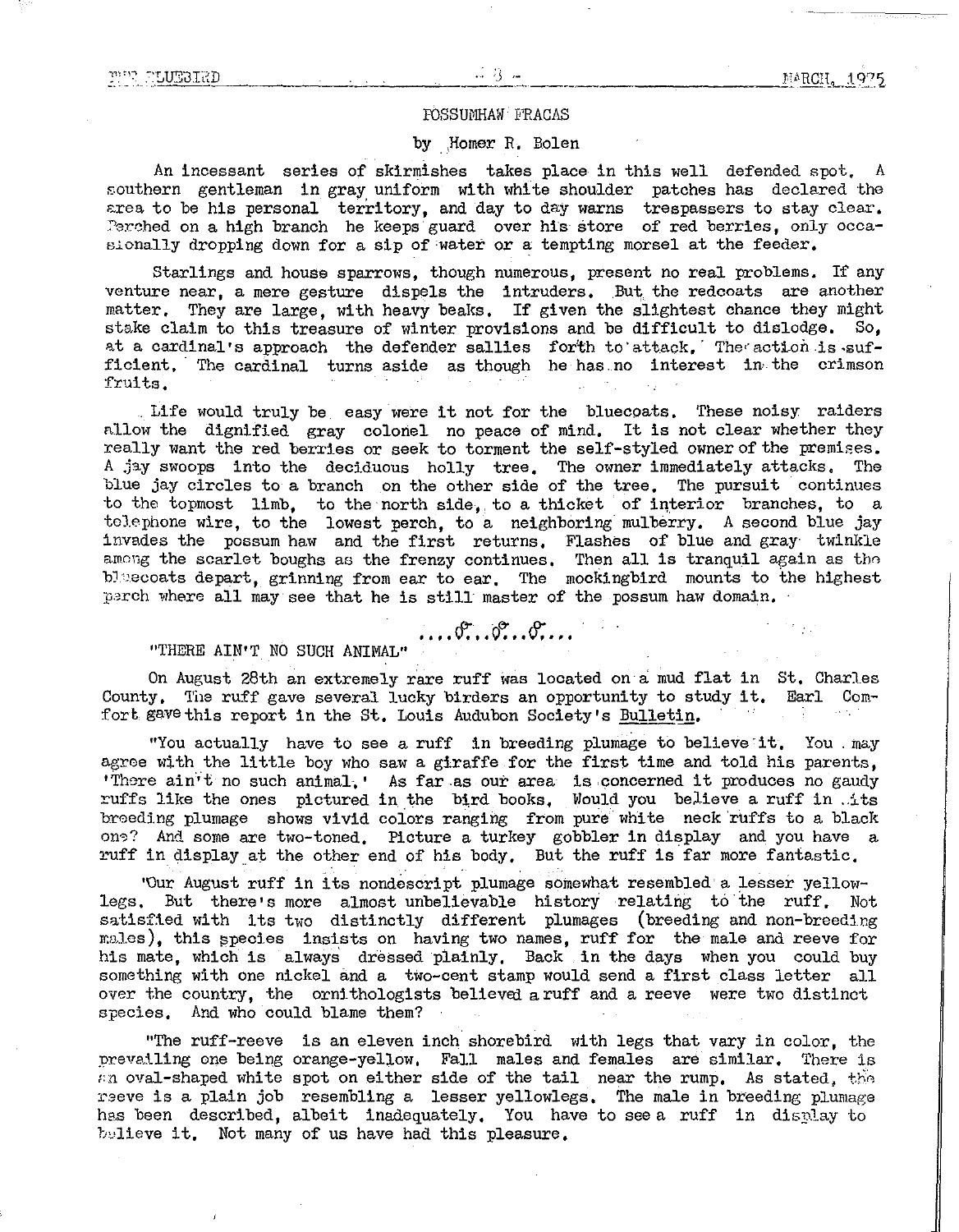WEBIRD

#### Missouri Christmas BIRD Count - 1975

#### compiled by James R, Comfort

Nearly 300 birdwatchers were listed as participants in the Christmas Bird Count. taken in Missouri in 1974. Admittedly, several took part in more than one count. nevertheless, an impressive number of observers were in the field for this event.

Twenty-three censuses were reported, This included two new counts, Birch Tree and. Eminence, and a revived one at Swan Lake, A total *of* 125 species were listed, This equals last year's total, One *of* the more significant features was an overall increase in hawks. For example,  $748$  red-tailed hawks were counted. This is by far the most ever found during a census period in the state. 493 being the previously recorded high, A snowy owl at Squaw Creek was perhaps the most exciting find, however many rarer birds made the list. The owl was one of several seen by the intrepid Esterla-Robbins duo in northwest Missouri A barn owl was especially welcome. This bird has taken up residence in a barn on a farm owned by Lee Center of Eminence, and was reported on the Birch Tree list, Barn owls are seldom reported in Missouri,

We have compiled the following composite listing for all of Missouri. This gives an excellent picture of the relative population of birds during the count. period. It should be noted that these counts have not been edited and are published exactly as sent in by the compilers, consequently they may differ from the National Audubon Society's printing in American Birds, The Regional Editors at National have the prerogative to strike out listings they deem questionable.

(ED, NOTE: A report from a new count circle at Branson was received too late to be included in the summary. Compiler Wayne Davis and ten other observers were out on December 26. and identified *55* species including an Eastern phoebe! That brings the Missouri species count to 126,)

| COUNT NAME                          | COMPILER                                      | NUMBER OF<br><b>OBSERVERS</b> | TEMPERATURE    | $low - high$   | PARTY<br>HOURS | DATE                    |
|-------------------------------------|-----------------------------------------------|-------------------------------|----------------|----------------|----------------|-------------------------|
| Big Oak                             | Jim Haw                                       | 36                            | 33             | 40             | 20             | 12/27                   |
| Eirch Tree                          | Lee Center                                    |                               | 40             | 40             | 8              | 12/23                   |
| Busch Area                          | Jim Comfort                                   |                               | 28             | 34             | 96             | 12/15                   |
| Columbia<br>Dexter<br>Eminence      | Bill Goodge<br>Bob Gaede<br>Sadi Negaard      | 24<br>2                       | 36<br>46<br>41 | 48<br>56<br>41 | 66<br>9<br>8   | 12/29<br>12/23<br>12/29 |
| Gray Summit                         | Don Hays                                      | 3                             | 32             | 41             | 11             | 12/29                   |
| Hannibal                            | Bill Dierker                                  | 9                             | 34             | 38             | 25             | 12/28                   |
| K. C. North                         | Harry Gregory                                 | 22                            | 34             | 41             | 66             | 12/29                   |
| K. C. Southeast                     | Harry Gregory                                 | 43                            | 31             | 50             | 91             | 12/14                   |
| Maryville                           | Mark Robbins                                  | 6                             | ?              | ?              | ?              | 12/15                   |
| New-Mac.                            | Norma Crews                                   | 19                            | 35             | 40             | Ş              | 12/29                   |
| Mineola                             | Rea Windsor                                   | 3                             | 32             | 44             | 10             | 12/30                   |
| Mingo                               | Jim Haw                                       | 10                            | 38             | 46             | 30             | 12/30                   |
| Montrose                            | John Belshe.                                  | 33                            | 32             | 42             | 66             | 12/15                   |
| Orchard Farm<br>St. Joseph<br>Salem | Kurt Wesseling<br>Floyd Lawhon<br>David Plank | 18<br>6                       | 37<br>30<br>39 | 40<br>43<br>39 | 38<br>33<br>9  | 12/28<br>12/14          |
| Springfield                         | N. Irving Fay                                 | 33                            | 29             | 50             | 88             | 12/21                   |
| Squaw Creek                         | Mark Robbins                                  | 5                             | ?              | ?              | ?              | 12/22                   |
| Sullivan                            | Jim Irvine                                    | 20                            | 35             | 42             | 57             | 12/28                   |
| Swan Lake                           | Jim Rathert                                   | 4                             | 29             | 51             | 11             | 12/22                   |
| Trimble                             | Christopher Hobbs                             | ?                             | 41             | 49             | S.             | 12/22                   |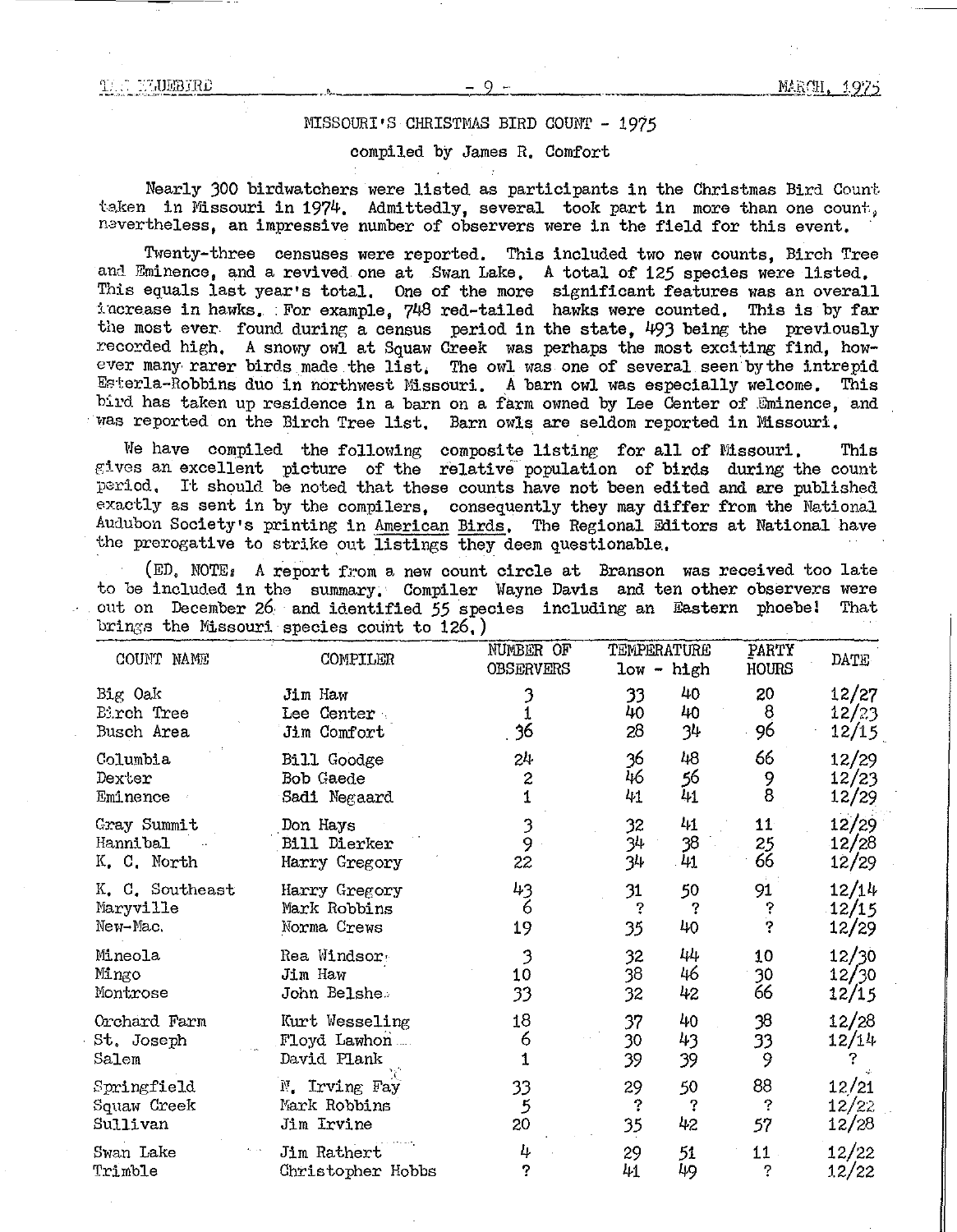| Kansas City<br>Southeast<br>Tree<br>Busch Area<br>Maryville<br>Columbia<br><b>Eminence</b><br>$Gray$<br>Summit<br>Hanni bal<br>Ca.k<br>Minecla<br>Kansas (<br>North<br>Dexter<br>Birch<br>$\mathbf{B}$ is<br>Common loon<br>1<br>Horned grebe<br>$\mathbf X$<br>Pied-billed grebe<br>1<br>1<br>Cormorant, double cr.<br>$\mathbf 1$<br>Mecon, great blue<br>2<br>" black-crown, night<br>$\overline{\mathbf{X}}$<br>Goose, Canada<br>4100<br>253<br>3<br>6<br>153<br>1<br>28<br>" snow $(\text{white})$<br>" snow (blue)<br>639<br>Mallard<br><u> 575</u><br>855<br>20<br>6<br>2<br>10<br>.10<br>$\overline{21}$<br>$\overline{5}$<br>Elack duck<br>$\overline{c}$<br>Mallard X Black<br>64<br>6<br>19<br>Gadwall<br>215<br>4<br>l'intail<br>5<br>1<br>17<br>7<br>Green-winged teal<br>Blue-winged teal<br>178<br>American wigeon<br>11<br>4<br>5<br>Northern shoveler<br>$\mathcal{L}$ .<br>È.<br>Wood duck<br>1<br>Redhoad duck<br>$\frac{2}{3}$<br>14<br>3<br>Ring-necked duck<br>$\overline{2}$<br>15<br>$\sim$<br>16<br>$\frac{36}{20}$<br>Canvasback<br>$\chi$<br>17<br>$\frac{3}{2}$<br>11<br>113<br><b>Lesser</b> scaup<br>20<br>24<br>Common goldeneye<br>22<br>Bafflehead<br><b>Cld</b> squan<br>1<br>$14\,$<br>Ruddy Duck<br>3<br>Merganser, hooded<br>1<br>3<br>11<br>27<br>1<br>, common<br>red-breasted<br>n<br>7<br>Turkey vulture<br>6<br>Hawk, sharp-shinned<br>$\overline{\mathbf{3}}$<br>, Cooper's<br>$\overline{c}$<br>11<br>2<br>Accipiter (sp?)<br>38<br>Mawk, red-tailed<br>4<br>54<br>69<br>$11 +$<br>4<br>4<br>99<br>4<br>Hawk, red-t. (Harlan's)<br>$\overline{c}$<br>. red-shouldered<br>$\boldsymbol{z}$<br>Ħ<br>1<br>broad-winged<br>4<br>Swainson's<br>rough-legged<br>2<br>2<br>, ferruginous<br>Buteo $(sp, ?)$<br>3<br>2<br>8<br>Bald eagle<br>6<br>6<br>8<br>7<br>$\boldsymbol{z}$<br>$\mathbf{2}$<br>4<br>1<br>$rac{1}{9}$<br>Merlin<br>$\epsilon$<br>Kestrel<br>39<br>$\mathbf{2}$<br>4<br>2<br>35<br>27<br>13<br>Greater Frairie Chicken<br>80<br>16<br>51<br>31<br>32<br>11<br>5<br>$\mathbf{z}$ | THE FULBILE |  |  | $-10 -$ |  |       |  | MARCH,      | 1975 |
|-----------------------------------------------------------------------------------------------------------------------------------------------------------------------------------------------------------------------------------------------------------------------------------------------------------------------------------------------------------------------------------------------------------------------------------------------------------------------------------------------------------------------------------------------------------------------------------------------------------------------------------------------------------------------------------------------------------------------------------------------------------------------------------------------------------------------------------------------------------------------------------------------------------------------------------------------------------------------------------------------------------------------------------------------------------------------------------------------------------------------------------------------------------------------------------------------------------------------------------------------------------------------------------------------------------------------------------------------------------------------------------------------------------------------------------------------------------------------------------------------------------------------------------------------------------------------------------------------------------------------------------------------------------------------------------------------------------------------------------------------------------------------------------------------------------------------------------------------------------------------------------------------------------------------------------------------------------------------------------------------------------------------------------------|-------------|--|--|---------|--|-------|--|-------------|------|
|                                                                                                                                                                                                                                                                                                                                                                                                                                                                                                                                                                                                                                                                                                                                                                                                                                                                                                                                                                                                                                                                                                                                                                                                                                                                                                                                                                                                                                                                                                                                                                                                                                                                                                                                                                                                                                                                                                                                                                                                                                         |             |  |  |         |  | Ci ty |  |             |      |
| Hawk, marsh<br><b>Bobwhite</b>                                                                                                                                                                                                                                                                                                                                                                                                                                                                                                                                                                                                                                                                                                                                                                                                                                                                                                                                                                                                                                                                                                                                                                                                                                                                                                                                                                                                                                                                                                                                                                                                                                                                                                                                                                                                                                                                                                                                                                                                          |             |  |  |         |  |       |  |             |      |
|                                                                                                                                                                                                                                                                                                                                                                                                                                                                                                                                                                                                                                                                                                                                                                                                                                                                                                                                                                                                                                                                                                                                                                                                                                                                                                                                                                                                                                                                                                                                                                                                                                                                                                                                                                                                                                                                                                                                                                                                                                         |             |  |  |         |  |       |  |             |      |
|                                                                                                                                                                                                                                                                                                                                                                                                                                                                                                                                                                                                                                                                                                                                                                                                                                                                                                                                                                                                                                                                                                                                                                                                                                                                                                                                                                                                                                                                                                                                                                                                                                                                                                                                                                                                                                                                                                                                                                                                                                         |             |  |  |         |  |       |  |             | 6800 |
|                                                                                                                                                                                                                                                                                                                                                                                                                                                                                                                                                                                                                                                                                                                                                                                                                                                                                                                                                                                                                                                                                                                                                                                                                                                                                                                                                                                                                                                                                                                                                                                                                                                                                                                                                                                                                                                                                                                                                                                                                                         |             |  |  |         |  |       |  |             | 1331 |
|                                                                                                                                                                                                                                                                                                                                                                                                                                                                                                                                                                                                                                                                                                                                                                                                                                                                                                                                                                                                                                                                                                                                                                                                                                                                                                                                                                                                                                                                                                                                                                                                                                                                                                                                                                                                                                                                                                                                                                                                                                         |             |  |  |         |  |       |  |             |      |
|                                                                                                                                                                                                                                                                                                                                                                                                                                                                                                                                                                                                                                                                                                                                                                                                                                                                                                                                                                                                                                                                                                                                                                                                                                                                                                                                                                                                                                                                                                                                                                                                                                                                                                                                                                                                                                                                                                                                                                                                                                         |             |  |  |         |  |       |  |             |      |
|                                                                                                                                                                                                                                                                                                                                                                                                                                                                                                                                                                                                                                                                                                                                                                                                                                                                                                                                                                                                                                                                                                                                                                                                                                                                                                                                                                                                                                                                                                                                                                                                                                                                                                                                                                                                                                                                                                                                                                                                                                         |             |  |  |         |  |       |  |             |      |
| Ring-neck. pheasant                                                                                                                                                                                                                                                                                                                                                                                                                                                                                                                                                                                                                                                                                                                                                                                                                                                                                                                                                                                                                                                                                                                                                                                                                                                                                                                                                                                                                                                                                                                                                                                                                                                                                                                                                                                                                                                                                                                                                                                                                     |             |  |  |         |  |       |  | $\mathbf X$ |      |
|                                                                                                                                                                                                                                                                                                                                                                                                                                                                                                                                                                                                                                                                                                                                                                                                                                                                                                                                                                                                                                                                                                                                                                                                                                                                                                                                                                                                                                                                                                                                                                                                                                                                                                                                                                                                                                                                                                                                                                                                                                         |             |  |  |         |  |       |  |             |      |
|                                                                                                                                                                                                                                                                                                                                                                                                                                                                                                                                                                                                                                                                                                                                                                                                                                                                                                                                                                                                                                                                                                                                                                                                                                                                                                                                                                                                                                                                                                                                                                                                                                                                                                                                                                                                                                                                                                                                                                                                                                         |             |  |  |         |  |       |  |             |      |
|                                                                                                                                                                                                                                                                                                                                                                                                                                                                                                                                                                                                                                                                                                                                                                                                                                                                                                                                                                                                                                                                                                                                                                                                                                                                                                                                                                                                                                                                                                                                                                                                                                                                                                                                                                                                                                                                                                                                                                                                                                         |             |  |  |         |  |       |  |             |      |
|                                                                                                                                                                                                                                                                                                                                                                                                                                                                                                                                                                                                                                                                                                                                                                                                                                                                                                                                                                                                                                                                                                                                                                                                                                                                                                                                                                                                                                                                                                                                                                                                                                                                                                                                                                                                                                                                                                                                                                                                                                         |             |  |  |         |  |       |  |             |      |
|                                                                                                                                                                                                                                                                                                                                                                                                                                                                                                                                                                                                                                                                                                                                                                                                                                                                                                                                                                                                                                                                                                                                                                                                                                                                                                                                                                                                                                                                                                                                                                                                                                                                                                                                                                                                                                                                                                                                                                                                                                         |             |  |  |         |  |       |  | X           |      |
|                                                                                                                                                                                                                                                                                                                                                                                                                                                                                                                                                                                                                                                                                                                                                                                                                                                                                                                                                                                                                                                                                                                                                                                                                                                                                                                                                                                                                                                                                                                                                                                                                                                                                                                                                                                                                                                                                                                                                                                                                                         |             |  |  |         |  |       |  |             |      |
|                                                                                                                                                                                                                                                                                                                                                                                                                                                                                                                                                                                                                                                                                                                                                                                                                                                                                                                                                                                                                                                                                                                                                                                                                                                                                                                                                                                                                                                                                                                                                                                                                                                                                                                                                                                                                                                                                                                                                                                                                                         |             |  |  |         |  |       |  |             |      |
|                                                                                                                                                                                                                                                                                                                                                                                                                                                                                                                                                                                                                                                                                                                                                                                                                                                                                                                                                                                                                                                                                                                                                                                                                                                                                                                                                                                                                                                                                                                                                                                                                                                                                                                                                                                                                                                                                                                                                                                                                                         |             |  |  |         |  |       |  |             |      |
|                                                                                                                                                                                                                                                                                                                                                                                                                                                                                                                                                                                                                                                                                                                                                                                                                                                                                                                                                                                                                                                                                                                                                                                                                                                                                                                                                                                                                                                                                                                                                                                                                                                                                                                                                                                                                                                                                                                                                                                                                                         |             |  |  |         |  |       |  |             |      |
|                                                                                                                                                                                                                                                                                                                                                                                                                                                                                                                                                                                                                                                                                                                                                                                                                                                                                                                                                                                                                                                                                                                                                                                                                                                                                                                                                                                                                                                                                                                                                                                                                                                                                                                                                                                                                                                                                                                                                                                                                                         |             |  |  |         |  |       |  |             |      |
|                                                                                                                                                                                                                                                                                                                                                                                                                                                                                                                                                                                                                                                                                                                                                                                                                                                                                                                                                                                                                                                                                                                                                                                                                                                                                                                                                                                                                                                                                                                                                                                                                                                                                                                                                                                                                                                                                                                                                                                                                                         |             |  |  |         |  |       |  |             |      |
|                                                                                                                                                                                                                                                                                                                                                                                                                                                                                                                                                                                                                                                                                                                                                                                                                                                                                                                                                                                                                                                                                                                                                                                                                                                                                                                                                                                                                                                                                                                                                                                                                                                                                                                                                                                                                                                                                                                                                                                                                                         |             |  |  |         |  |       |  |             |      |
|                                                                                                                                                                                                                                                                                                                                                                                                                                                                                                                                                                                                                                                                                                                                                                                                                                                                                                                                                                                                                                                                                                                                                                                                                                                                                                                                                                                                                                                                                                                                                                                                                                                                                                                                                                                                                                                                                                                                                                                                                                         |             |  |  |         |  |       |  | 2           |      |
|                                                                                                                                                                                                                                                                                                                                                                                                                                                                                                                                                                                                                                                                                                                                                                                                                                                                                                                                                                                                                                                                                                                                                                                                                                                                                                                                                                                                                                                                                                                                                                                                                                                                                                                                                                                                                                                                                                                                                                                                                                         |             |  |  |         |  |       |  | 5           |      |
| Turkey<br>American Coot<br>74<br>$\mathbf{1}$<br>$\mathbf{1}$ .<br>75                                                                                                                                                                                                                                                                                                                                                                                                                                                                                                                                                                                                                                                                                                                                                                                                                                                                                                                                                                                                                                                                                                                                                                                                                                                                                                                                                                                                                                                                                                                                                                                                                                                                                                                                                                                                                                                                                                                                                                   |             |  |  |         |  |       |  | X           |      |

 $\mathcal{A}^{\text{out}}_{\text{out}}$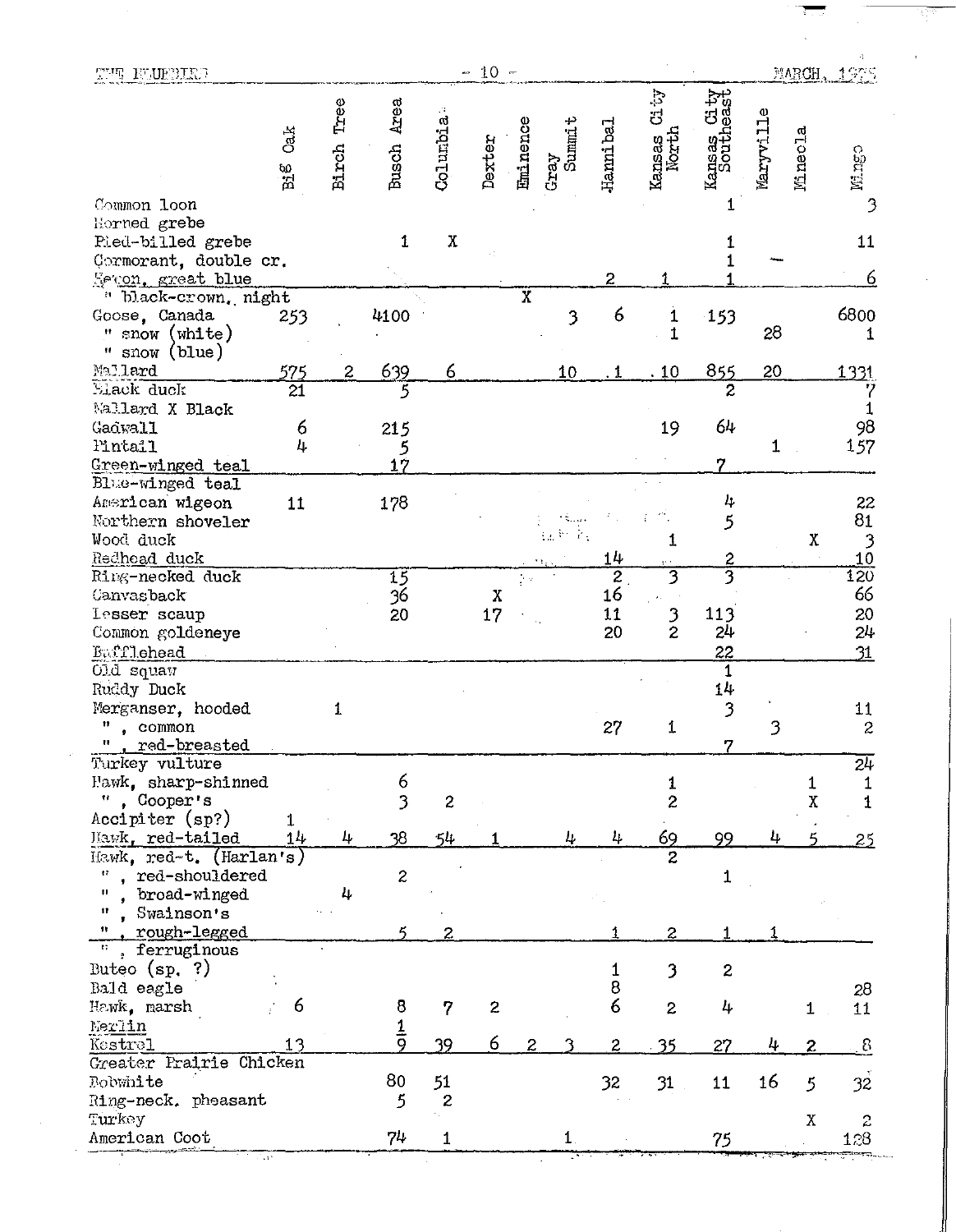| <b>MAS DE URBIRD</b> |                      |                |                                 |       |                                        |                  | $-11 -$          |                |                  |                         | MARCH. 1975                                     |
|----------------------|----------------------|----------------|---------------------------------|-------|----------------------------------------|------------------|------------------|----------------|------------------|-------------------------|-------------------------------------------------|
| Monterese            | Newton-<br>Macdonale | Tac<br>Orchard | Joseph<br>းင်္ဂ                 | Salem | Springfield                            | Squaw Creek      | Sullivan         | Swan Lake      | Trimble          | TOTAL                   |                                                 |
|                      |                      |                |                                 |       |                                        |                  |                  |                |                  | 5                       | Common loon                                     |
|                      |                      |                |                                 |       | $\mathbf{1}$<br>$\overline{c}$         |                  |                  |                |                  | $\overline{2}$          | Horned grebe                                    |
|                      |                      |                |                                 |       | 24                                     |                  |                  |                |                  | 37                      | Pied-billed grebe                               |
| 10                   |                      |                |                                 |       | 22                                     |                  | $\boldsymbol{2}$ |                |                  | 1<br>45                 | Cormorant, double-cr.<br>Heron, great blue      |
|                      |                      |                |                                 |       |                                        |                  |                  |                |                  |                         | ", black-cr. night                              |
| 3516                 |                      | 7              |                                 |       | 10                                     | 1900             |                  | 40000 2010     |                  | 58759                   | Goose, Canada                                   |
| 1500                 |                      |                | 57                              |       |                                        | 7000             |                  | 2000           | 2                | 10589                   | , Snow $(\text{white})$<br>W                    |
| 1500<br>2.913        |                      | 4<br>38        | 35<br>$\boldsymbol{\mathrm{X}}$ |       | 3<br>251                               | 4000<br>44200    |                  | 1600<br>4000   | 1<br>84          | 7143<br>83835           | Snow (blue)<br>11<br>Mallard                    |
|                      |                      |                |                                 |       |                                        | $\overline{2}$   |                  | 1              | 1                | 39                      | Black duck                                      |
|                      |                      |                |                                 |       |                                        |                  |                  |                |                  | 1                       | Mallard X Black                                 |
| 94                   |                      |                |                                 |       | 126                                    |                  |                  |                | 3                | 625                     | Gadwall                                         |
| 25                   |                      |                |                                 |       | 1<br>1                                 | $\boldsymbol{2}$ |                  | 21             | $\overline{1}$   | 217<br>25               | Pintail<br>Green-winged teal                    |
| 5                    |                      |                |                                 |       |                                        |                  |                  |                |                  | 5.                      | Blue-winged teal                                |
|                      |                      | $\mathbf{1}$   |                                 |       | $\begin{array}{c} 82 \\ 6 \end{array}$ |                  |                  | 1              |                  | 299                     | American wigeon                                 |
|                      |                      |                |                                 |       |                                        |                  |                  |                |                  | 93                      | Northern shoveler                               |
|                      |                      |                |                                 |       |                                        |                  |                  |                |                  | 4                       | Wood-duck                                       |
| 13                   |                      | χ              |                                 |       |                                        |                  |                  |                |                  | 26<br>156               | Redhead duck<br>Ring-necked duck                |
|                      |                      | χ              |                                 |       | 77                                     |                  |                  |                |                  | 195                     | Canvasback                                      |
| 37 <sub>1</sub>      |                      | 7              |                                 |       | 37                                     |                  |                  |                |                  | 265                     | Lesser scaup                                    |
|                      |                      | 4              |                                 |       | 19                                     |                  |                  |                |                  | 93.                     | Common golden-eye                               |
|                      |                      |                |                                 |       | 5                                      |                  |                  |                |                  | 59<br>1                 | Bufflehead<br>Old Squaw                         |
|                      |                      |                |                                 |       |                                        |                  |                  |                |                  | 14                      | Ruddy duck                                      |
| 15                   |                      |                |                                 |       | 49                                     |                  |                  |                |                  | 73                      | Merganser, hooded                               |
| 20                   |                      |                |                                 |       | 10                                     | $\mathbf{1}$     |                  |                |                  | 64                      | Ħ<br>, common                                   |
|                      |                      |                |                                 |       |                                        |                  |                  |                |                  | D                       | red-breasted<br>- 11                            |
|                      |                      |                |                                 |       | $\mathbf{1}$                           |                  |                  |                |                  | 24<br>10                | Turkey vulture<br>Hawk, sharp-shinned           |
|                      |                      |                |                                 |       |                                        |                  | $\mathbf 1$      |                |                  | 9                       | ", Coopers                                      |
|                      |                      |                |                                 |       |                                        |                  |                  |                |                  | 1                       | Accipiter (sp?)                                 |
| 217                  | 14                   | 13             | Q                               |       | 51                                     | 32               | 14               | 22             | 55               | 748                     | Hawk, red-tailed                                |
| 2                    |                      |                |                                 |       | $\overline{2}$<br>$\mathbf{1}$         |                  | $\overline{c}$   |                | 1                | 11                      | Hawk, red-t. (Harlaris)<br>Hawk, red-shouldered |
|                      |                      |                |                                 |       |                                        |                  |                  |                |                  | $\mathbf{z}$            | Hawk, broad-winged                              |
| $\frac{1}{2}$        |                      |                |                                 |       |                                        |                  |                  |                | 1                | 4                       | Hawk, Swainson's                                |
| 17                   |                      |                | $\boldsymbol{\mathrm{X}}$       |       |                                        |                  | :4               | '?             | $\mathbf{1}$     | 45                      | Hawk, Rough-legged                              |
| 1                    |                      |                |                                 |       |                                        |                  |                  |                | $\mathfrak{Z}$   | 1<br>9                  | Hawk, Ferruginous<br>Buteo $(sp?)$              |
| $\boldsymbol{z}$     |                      |                | $\mathbf X$                     |       |                                        | 89               | $\mathbf{1}$     | 37             |                  | 165                     | Bald eagle                                      |
| 138                  | 5                    | 9              | $\bar{\text{X}}$                |       |                                        | 57               | $\mathbf{1}$     | $\overline{c}$ | $\boldsymbol{z}$ | 261                     | Hawk, marsh                                     |
| 1                    |                      |                |                                 |       |                                        |                  |                  |                |                  | $\mathbf{c}$            | Merlin                                          |
| 27<br>$\overline{2}$ | 19                   | 17             | 7                               | 3     | 32                                     | 3                | 11               |                | 31               | 303                     | Kestrel                                         |
| 59                   |                      |                | 20                              |       | 61                                     |                  | 30               | 24             | 61               | $\boldsymbol{z}$<br>513 | Greater Prarie Chick,<br>Bobwhite               |
|                      |                      | $\sim 4$       |                                 |       |                                        | 4                |                  |                |                  | 15                      | Ring-necked pheasant                            |
|                      |                      |                |                                 |       |                                        |                  | 12               | $\cdot$ 7.     |                  | 21                      | Turkey                                          |
|                      |                      |                |                                 |       | 90                                     |                  |                  |                | 2                | 371                     | American Coot                                   |

 $\mathcal{L}_{\text{max}}$ 

 $\sqrt{2}$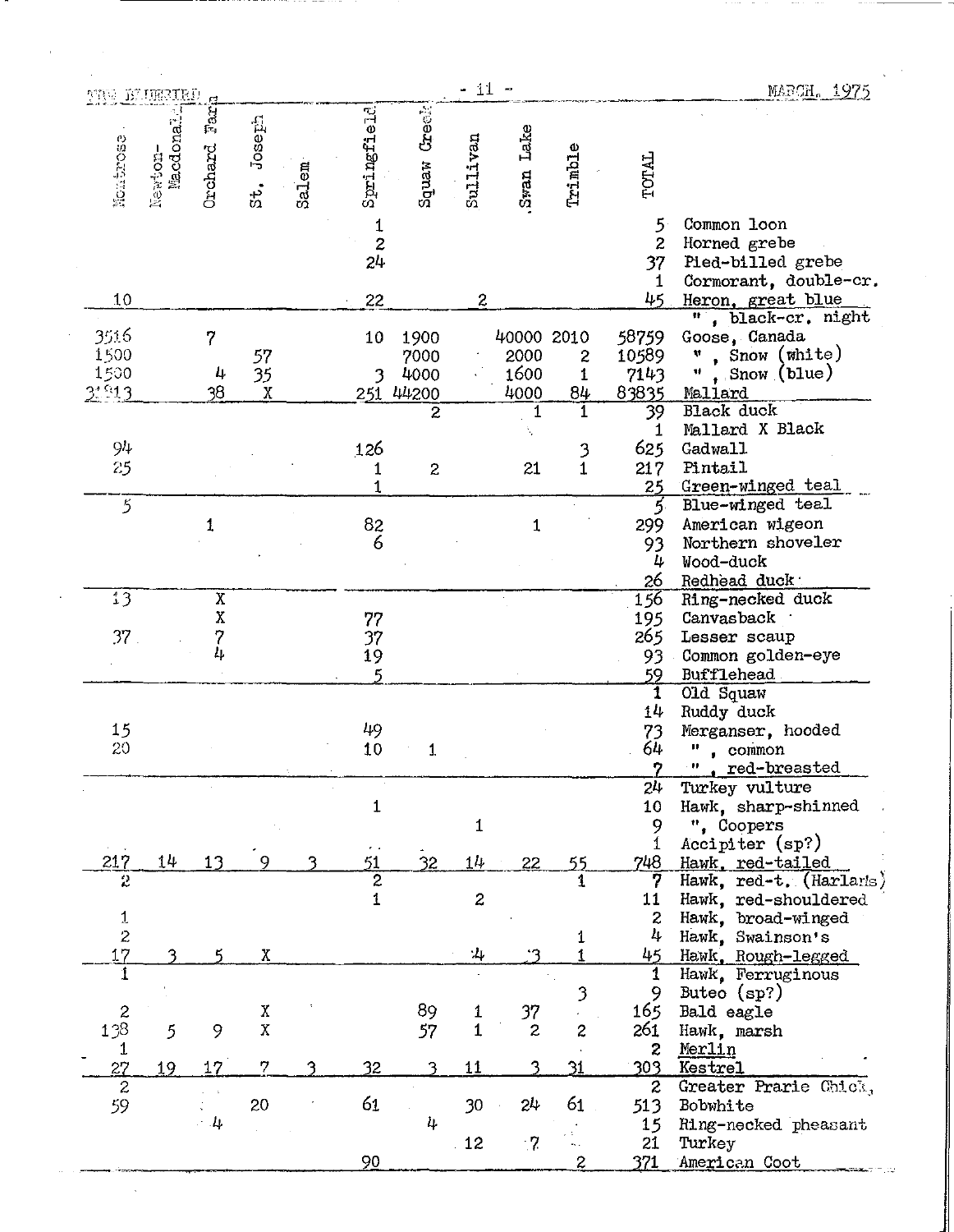| THE BUJEBIRD                     |                         |                  |                           |                       | $12 -$<br>⇒                       |                      |                       |                         |                                           |                                          |                            |                         | MARCH, 1975                                 |
|----------------------------------|-------------------------|------------------|---------------------------|-----------------------|-----------------------------------|----------------------|-----------------------|-------------------------|-------------------------------------------|------------------------------------------|----------------------------|-------------------------|---------------------------------------------|
| Killdeer<br>Common snipe         | da<br>3<br>Big<br>30    | Tree<br>Birch    | Busch Area<br>$\mathbf 1$ | Columbia<br>9<br>1    | Dexter<br>$\overline{\mathbf{3}}$ | Eminence             | $Gxay$<br>Summit      | Hanni bal               | City<br>Kansas<br>North<br>$\overline{c}$ | CLty<br>Soily deast<br>Kansas<br>7<br>10 | Maryville<br>$\frac{3}{1}$ | Mineola                 | Mingo<br>47                                 |
| Herring gull<br>hing-billed gull |                         |                  |                           | 17                    |                                   |                      |                       | 3<br>64                 |                                           |                                          | 1                          |                         |                                             |
| Rock dove                        | 63                      | 30               |                           | 158                   | 149                               |                      | 4                     | $\overline{20}$         | 1480                                      | 205                                      | $\overline{61}$            |                         | <u> 18</u>                                  |
| Nourning dove                    | 205                     | 5                | 14                        | 43                    | $\overline{47}$                   | 30                   | $\overline{3}$        | 3                       | 125                                       | 92                                       | $\overline{3}$             | $\overline{15}$         | 106                                         |
| Barn Owl                         |                         | $\overline{1}$   |                           |                       |                                   |                      |                       |                         |                                           |                                          |                            |                         |                                             |
| Scroech owl                      |                         |                  | 1                         | $\frac{2}{4}$         |                                   |                      |                       |                         |                                           |                                          |                            |                         |                                             |
| Great horned owl                 |                         |                  |                           |                       |                                   |                      |                       |                         | 4                                         |                                          | 4                          |                         |                                             |
| <b>OWI</b><br>Barred owl         |                         |                  | χ                         |                       |                                   |                      |                       |                         |                                           |                                          |                            |                         | 1                                           |
| Long-eared Owl                   |                         |                  | 1                         |                       |                                   |                      |                       |                         |                                           | 3<br>1                                   | 1                          | 1                       |                                             |
| Short-eared owl                  |                         |                  |                           | 1                     |                                   |                      |                       | 1                       |                                           |                                          |                            |                         | 1                                           |
| Belted Kingfisher                | 4                       |                  |                           |                       |                                   | 2                    | 2                     |                         | 6                                         | 4                                        | 1                          | $\overline{\mathbf{c}}$ | 10                                          |
| Cormon flicker                   |                         |                  |                           |                       |                                   |                      |                       |                         |                                           |                                          |                            |                         |                                             |
| ${\rm (Fe)1ow\;shaffed)}$        | 49                      | 25               | 113                       | 27                    | 3                                 | 4                    | 20                    | 8                       | 37                                        | 34                                       | 5                          | 6                       | 37                                          |
| (Red shafted)                    |                         |                  |                           |                       |                                   |                      |                       |                         | 1                                         | 1                                        |                            |                         |                                             |
| Woodpecker, pileated             | 10                      | 4                | 10                        | 9                     | X<br>4                            | うろ                   | $\frac{3}{12}$        | 3<br>14                 |                                           | 64                                       |                            | $\boldsymbol{z}$        | 6                                           |
| red-bellied<br>red-headed        | 37<br>6                 | 3<br>3           | 138<br>$\overline{21}$    | 92<br>$\overline{22}$ |                                   | 6                    | $\overline{2}$        | $\overline{\mathbf{1}}$ | 59<br>$\overline{10}$                     | $\overline{31}$                          | 9<br>4                     | 5<br>$\overline{17}$    | $\frac{39}{27}$                             |
| Yellow-bel. sapsucker            |                         | 1                | $\boldsymbol{z}$          | X                     |                                   |                      |                       |                         | 3                                         |                                          |                            | χ                       |                                             |
| Woodpecker, hairy                | 3                       |                  | 16                        | 14                    | X                                 | $\frac{3}{1}$        | 3                     | 8                       | 16                                        | 8                                        | 5                          | 4                       | $\begin{array}{c} 2 \\ 5 \\ 32 \end{array}$ |
| Η<br>, downy                     | 26                      | 4<br>6           | 76                        | 66                    | 4                                 | 4                    | $\overline{7}$        | 22                      | 94                                        | 84                                       | 21                         | 11                      |                                             |
| Horned lark                      | 155                     |                  |                           | 18                    | $\overline{6}$                    |                      | 2                     |                         | 120                                       | 20                                       | 62                         | 9                       | 1                                           |
| Elue ja $\mathcal{J}$            | 35                      | 200              | 350                       | 232                   | $\overline{22}$                   | $\overline{28}$      | 55                    | 70                      | 271                                       | 417                                      | 30                         | 39                      | 208                                         |
| Common crow                      | 201                     | 50               | 126                       | 138                   | 7                                 | 16                   | 36                    | 90                      | 114                                       | 5533                                     | 7                          | 20                      | 1361                                        |
| Fish crow                        | $\overline{1}$          |                  |                           |                       |                                   |                      |                       |                         |                                           |                                          |                            |                         |                                             |
| Chickadee, black-ca.             |                         |                  | 199                       | 200                   |                                   |                      | 4                     | 62<br>5                 | 444                                       | 543                                      | 82                         | 12                      |                                             |
| Carolina<br>Turted titmouse      | 107<br>7                | 150<br>200       | 8<br>120                  | ८म                    | 6<br>$\overline{3}$               | 6<br>$\overline{12}$ | 15<br>$\overline{25}$ | ब्र                     | $\overline{73}$                           | 127                                      | 20                         | $\overline{17}$         | $\frac{82}{57}$                             |
| Nuthatch, white-br.              | 4                       | 7                | 71                        | 15                    |                                   | 4                    | 8                     | 15                      | 10                                        | 22                                       | 16                         | 15                      | 5                                           |
| ", red-breasted                  |                         |                  | 5                         |                       |                                   |                      | 1.                    |                         | 1                                         |                                          |                            |                         |                                             |
| Brown Creeper                    | 1.3                     |                  |                           |                       |                                   |                      | 4                     | 6                       | 8                                         | 4                                        |                            | $\mathbf X$             | 14                                          |
| House wren                       |                         |                  |                           |                       |                                   |                      |                       |                         |                                           |                                          |                            |                         |                                             |
| Winter wren                      | $\overline{\mathbf{3}}$ |                  |                           | 1.                    | $\mathbf x$                       |                      |                       |                         | 1                                         | 3                                        | 5                          |                         | 3                                           |
| Bewick's wren                    |                         | 1                |                           |                       |                                   |                      |                       |                         |                                           |                                          |                            |                         |                                             |
| Carolina wren                    | 33                      | $\overline{c}$   | 28                        | 29                    | $\overline{c}$                    | 9                    | 3                     | $\overline{\mathbf{3}}$ | 13                                        | 30                                       |                            | 3                       | 43                                          |
| Marsh wren (sp?)                 | 16                      | 4                | $\overline{30}$           | 66                    |                                   |                      | 6                     | $\overline{c}$          |                                           | 76                                       | $\mathbf{1}$               | $\overline{2}$          |                                             |
| Mocking bird<br>Brown thrasher   | $\mathbf{1}$            |                  |                           |                       | 15<br>1                           |                      |                       |                         | $3\overline{1}$<br>2                      | 1                                        |                            |                         | 26<br>$\mathfrak{S}$                        |
| Robin                            | 29                      | 253              | 17                        | X                     | 11                                |                      | 40                    | 4                       | $\boldsymbol{2}$                          | 2                                        |                            | 1                       | 15                                          |
| Hermit thrush                    | 4                       |                  |                           |                       |                                   |                      |                       |                         | X                                         |                                          |                            |                         |                                             |
| Eastern bluebird                 | 4                       | $\boldsymbol{z}$ | 45                        |                       | χ                                 | <u> 16</u>           | <u> 17</u>            |                         | 23                                        | 43                                       |                            |                         | $\frac{31}{9}$                              |
| Kinglet, golden cr.              | T                       |                  | $\overline{75}$           |                       |                                   |                      | $\overline{11}$       | 1                       |                                           | $\overline{11}$                          | 4                          | 11                      |                                             |
| ", ruby crowned                  | 14                      |                  | $\mathfrak{Z}$            |                       |                                   |                      |                       | 1                       |                                           |                                          |                            |                         |                                             |
| Cedar waxwing                    |                         |                  | $1\bar{2}$                |                       |                                   |                      |                       |                         |                                           |                                          |                            |                         |                                             |
| Loggerhead shrike<br>Starling    | 954                     | 50               | <u> 26</u>                | 887                   |                                   | 50                   | 2<br>150              | 554                     | 2901                                      | 4<br>4757                                | 2<br>391                   | $\boldsymbol{2}$        | 22                                          |
| Yellow-rumped warbler 47         |                         |                  | 48                        |                       |                                   |                      |                       |                         | Χ                                         |                                          |                            | 12                      | 2112                                        |
| House sparrow                    |                         | 677 300          |                           | 315 1177              | 186                               | $\mathbf{1}$         |                       | 70 279                  | 1157                                      | 2160                                     | 687                        | 50                      | 159                                         |
| European tree sp.                |                         |                  |                           |                       |                                   |                      |                       |                         |                                           |                                          |                            |                         |                                             |

 $\hat{\mathcal{L}}_{\text{max}}$ 

 $\mathcal{L}^{\text{c}}$  and  $\mathcal{L}^{\text{c}}$ 

 $\frac{1}{2}$ 

 $\frac{1}{2}$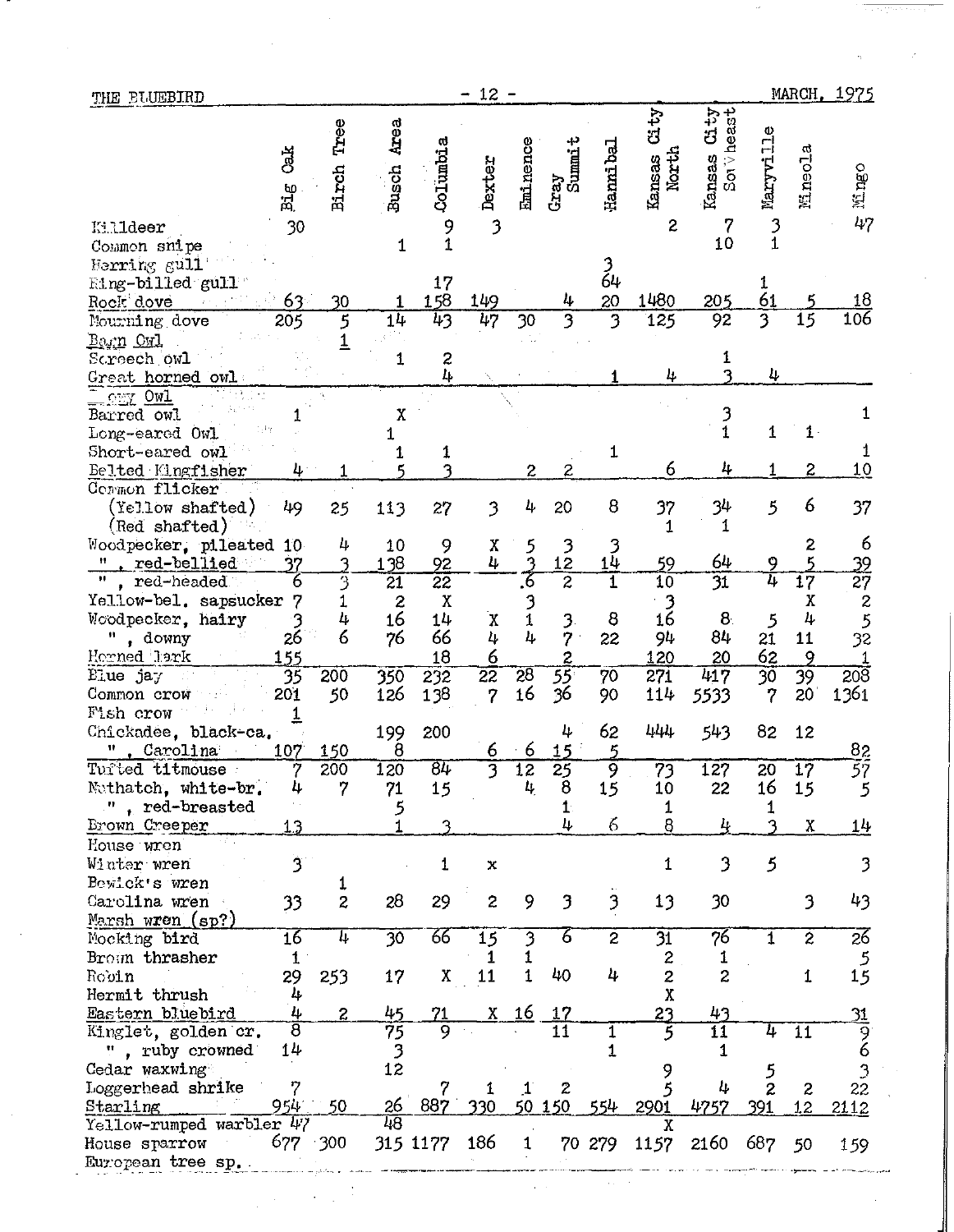| THE FULLERD           |                              |                           |                          |                 |                                        |                          | $13 -$<br>-         |                          |                |                     | MARCH, 1975                         |
|-----------------------|------------------------------|---------------------------|--------------------------|-----------------|----------------------------------------|--------------------------|---------------------|--------------------------|----------------|---------------------|-------------------------------------|
| Montrose<br>$\cdot$ 3 | Newton-<br><b>Macd</b><br>10 | Orchard<br>Farm<br>$\chi$ | doseph<br>ಕ.<br>ಬ        | Jalem           | Springfield                            | Squaw Creek              | Sullivan<br>4       | Swan Lake<br>$\mathbf 1$ | Trimble        | <b>TOTAL</b><br>124 | Killdeer                            |
|                       |                              |                           |                          |                 | $\begin{array}{c} 5 \\ 10 \end{array}$ |                          |                     |                          | 3 <sub>1</sub> | 26                  | Common snipe                        |
| 1                     |                              | $\boldsymbol{\mathrm{X}}$ |                          |                 |                                        |                          |                     |                          |                | 6                   | Herring gull                        |
|                       |                              | 115                       |                          |                 | $\begin{array}{c} 2 \\ 19 \end{array}$ |                          |                     | 1                        |                | 222                 | Ring-billed gull                    |
| $\frac{15}{89}$       |                              | 212                       | 420                      |                 | 187                                    | 4                        | $\overline{25}$     |                          | <u> 13</u>     | 3080                | Rock dove                           |
|                       | 6                            | $\overline{50}$           | $\overline{10}$          |                 | 23                                     | 3                        | $\overline{12}$     | $\overline{\mathbf{3}}$  | 53             | 940                 | Mourning dove                       |
|                       |                              |                           |                          |                 |                                        |                          |                     |                          |                | $\mathbf 1$         | Barn owl<br>Screech owl             |
| 3                     |                              |                           | 4                        |                 | 4                                      | $\overline{\phantom{a}}$ |                     | 4                        |                | 11<br>35            | Great horned owl                    |
|                       |                              |                           |                          |                 |                                        | $\mathbf{1}$             |                     |                          |                | 1                   | Snowy owl                           |
|                       |                              | $\overline{c}$            |                          |                 | $\overline{c}$                         | $1^{\circ}$              |                     | $\mathbf{z}$             |                | 15                  | Barred Owl                          |
|                       |                              |                           |                          |                 |                                        |                          | $\frac{2}{1}$       |                          |                | 5                   | Long-eared owl                      |
|                       |                              | 11                        |                          |                 |                                        | 3                        |                     |                          |                | 18                  | Short-eared owl                     |
|                       | қ                            | 4                         | $\overline{\mathcal{L}}$ |                 | 28                                     |                          | 30                  |                          |                | 110                 | Belted kingfisher                   |
|                       |                              |                           |                          |                 |                                        |                          |                     |                          |                |                     | Common Flicker                      |
| 64                    | 42                           | 42                        | 48                       | 4               | 26                                     | 18                       | 29                  | 14                       | 38             | 693                 | ${\rm (yellow\text{-}shafted)}$     |
| $\mathbf 1$           |                              |                           | 19                       |                 |                                        | 1                        |                     |                          |                | 23                  | $(\texttt{red-shaffed})$            |
| $\mathbf{1}$<br>27    | 14                           | $\ddot{z}$<br>47          |                          |                 | 6<br>47                                | 8                        | 15<br>49            | $\frac{1}{8}$            | 32             | 79<br>716           | Woodpecker, pileated<br>red-bellied |
| 15                    | 64                           | 29                        |                          | 2<br>5<br>3     | 24                                     |                          | 207                 | 28                       | 19             | 539                 | <u>red-headed</u><br>Ħ              |
|                       |                              |                           | $\mathbf{1}$             |                 | 1                                      |                          | $\overline{X}$      |                          | $\mathbf 1$    | 20                  | Sapsucker, yel.-bel.                |
| $\boldsymbol{2}$      | 10                           | $\boldsymbol{z}$          | $\overline{7}$           |                 | 7                                      | $\boldsymbol{z}$         | 23                  |                          | $\frac{5}{61}$ | 148                 | Woodpecker, hairy                   |
|                       | 21                           | 5 <sub>L</sub>            | 43                       | 2               | 58                                     | 26                       | 46                  | $\frac{3}{5}$            |                | 801                 | Woodpecker, downy                   |
| $\frac{32}{138}$      |                              | 112                       |                          | $\overline{2}$  | 14                                     | 17                       | X                   | $\overline{5}$           | 98<br>59       | 737                 | Horned lark                         |
|                       | 371                          | $6\overline{6}$           | 40                       | $\overline{20}$ | 304                                    | 4                        | ፺40                 | $\overline{26}$          |                | 3319                | Blue jay                            |
| 194                   | 48                           | 236                       | 1317                     | 15              | 212                                    | 23                       | 232                 | 12                       | 70             | 10058               | Common crow                         |
| 108                   | 23                           | 100                       | 100                      |                 |                                        | 44                       | 15                  | 14                       | 94             | 1<br>2044           | Fish crow<br>Chickadee, black-cap.  |
|                       | 9                            |                           |                          | 9               | 185                                    |                          | 84                  |                          |                | 666                 | Chickadee, Carolina                 |
| 55                    | $\overline{8}$               | 33                        | $\overline{24}$          | $\overline{4}$  | $\overline{8}$                         | 6                        | 93                  | 6                        | 19             | 1108                | Tufted titmouse                     |
| 2                     | 5                            | 17                        | 14                       |                 | 25                                     | 2                        | 40                  |                          | 9              | 307                 | Nuthatch, white-br.                 |
|                       |                              |                           |                          |                 |                                        |                          |                     |                          |                | 8                   | ", red-breasted                     |
| 1                     |                              | 8                         |                          |                 | $\overline{c}$                         | $\overline{c}$           | $\mu^{\circledast}$ |                          | $\mathbf{2}$   | 81                  | Brown creeper                       |
|                       |                              |                           |                          |                 |                                        |                          | 1                   |                          |                | 1                   | House wren                          |
|                       |                              | $\mathbf{1}$              | 1                        |                 | $\boldsymbol{z}$                       | $\mathbf{2}$             |                     |                          | 3              | 26                  | Winter wren                         |
| 3                     | 9                            |                           | 5                        | 4               | 34                                     |                          | 1                   |                          | 3              | 5<br>322            | Bewick's wren<br>Carolina wren      |
|                       |                              | 37                        |                          |                 |                                        |                          | 29                  |                          |                |                     | Marsh wren (sp?)                    |
| 65                    | $\overline{28}$              | 7                         |                          | 3.              | 94                                     |                          | 49                  | 1                        | 20             | 541                 | Mocking bird                        |
|                       |                              |                           |                          |                 | 4                                      |                          | 1                   |                          |                | 16                  | Brown thrasher                      |
| $\boldsymbol{z}$      |                              | 22                        | 1                        |                 | 3                                      | $\overline{c}$           | 21                  |                          | 2              | 429                 | Robin                               |
|                       |                              |                           |                          |                 |                                        |                          |                     |                          |                | 4                   | Hermit thrush                       |
| 16                    | 39                           | 4                         |                          | 14              | 57                                     |                          | 74                  | 2                        |                | 473                 | Eastern bluebird                    |
| 1                     |                              | 5                         |                          |                 | 5<br>6                                 | 3                        | $\overline{c}$      |                          |                | 177                 | Kinglet, golden cr.                 |
|                       |                              |                           |                          |                 |                                        |                          | Χ                   |                          |                | 32                  | ", ruby-crowned                     |
|                       | 13                           |                           | 2                        | -3              | 9                                      | 6                        | 9<br>13             | $\overline{c}$<br>6      | 13             | 40<br>144           | Cedar waxwing<br>Loggerhead shrike  |
| 25<br>6570            |                              | 285 1223                  | 915                      |                 | 30 155000                              | 669                      | 568                 | 47                       | 1125           | 179606              | Starling                            |
|                       |                              |                           |                          |                 |                                        |                          |                     | 2                        |                | 109                 | Warbler, yel.-rumped                |
| 835                   |                              | 526 1176                  | 590                      | 4               | 762                                    | 189                      | 296                 | 334                      | 1504           | 13433               | House sparrow                       |
|                       |                              | 61                        |                          |                 |                                        |                          |                     |                          |                |                     | European tree spar.                 |
|                       |                              |                           |                          |                 |                                        |                          |                     |                          |                |                     |                                     |

 $\sim$ 

 $\sigma_{\rm{eff}}$ 

 $\label{eq:1} \left\langle \mathbf{v}_{\mathrm{max}}\right\rangle =\left\langle \mathbf{v}_{\mathrm{max}}\right\rangle$ 

 $\mathcal{A}^{\prime}$ 

 $\mathcal{A}^{\mathcal{A}}$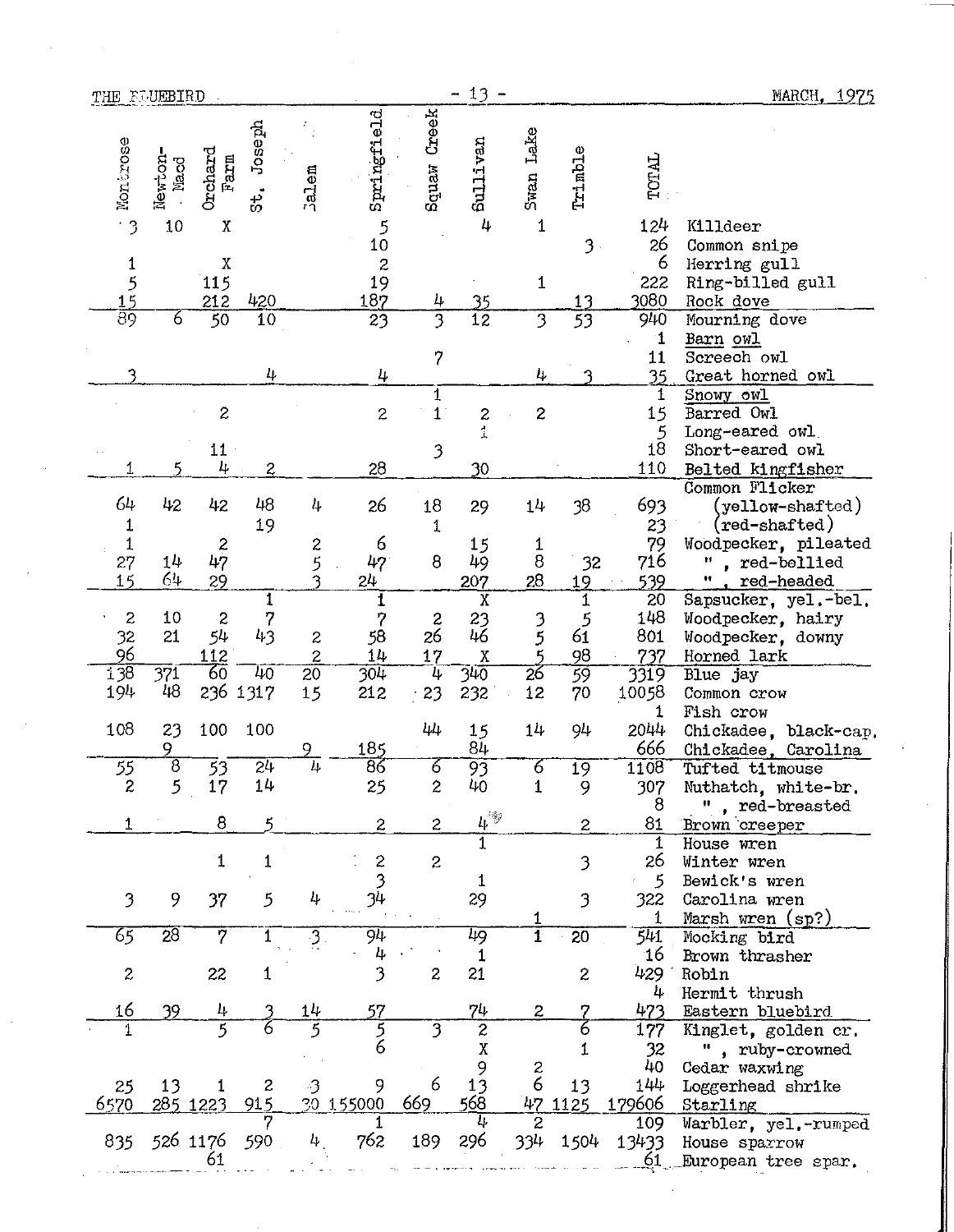| THE FLUEBIND                                                                       |                                                 |               |                       |                    | $14 -$               |                 |                         |                  |                                      |                              |                |              | MARCH, 1975     |
|------------------------------------------------------------------------------------|-------------------------------------------------|---------------|-----------------------|--------------------|----------------------|-----------------|-------------------------|------------------|--------------------------------------|------------------------------|----------------|--------------|-----------------|
|                                                                                    | <b>dak</b><br>$\operatorname{Bi}_{\mathcal{S}}$ | Tree<br>Birch | Area<br><b>Busch</b>  | Columbia           | Dexter               | Eminence        | ب<br>Summ1<br>Ω<br>Gray | Hanni bal        | Ci ti<br>Kans<br>Nc                  | ូ<br>ប<br>Southeas<br>Kansas | Maryville      | Mineola      | Ningo           |
| Meadowlark, East.<br>Meadowlark, West.                                             | 96                                              | 50            | 9                     | 113<br>2           | 35                   | 5               | 15                      | $\boldsymbol{z}$ | 5                                    | 46                           | 2              | 7            | 187             |
| Meadowlark, (sp?)<br>Redwing blackbird                                             | 1900                                            |               | 67                    | 675                | 300                  |                 |                         |                  | 100<br>181                           | 291                          | 8<br>211 1279  |              | 2100            |
| Rusty blackbird                                                                    |                                                 |               |                       |                    |                      |                 |                         |                  | 6                                    |                              | 162            |              | 194             |
| Brewer's blackbird<br>Common grackle<br>Brown-headed cowbird 15<br>Blackbird (sp?) | $2 -$<br>975                                    |               | 16<br>1               | 7                  | 8                    |                 |                         | 131<br>3         | $\overline{51}$<br>5258<br>3402<br>4 | 9<br>11<br>96                | 5<br>18        |              | X 18240<br>6    |
| Cardinal                                                                           | 111                                             | 200           | 406                   | 523                | $2\frac{1}{2}$       | 11              | 44                      | 119              | <u>336</u>                           | 605                          | 62             | 27           | 187             |
| Purple Finch<br>Fine Siskin                                                        | 10                                              |               | 15                    | $\overline{85}$    | 3                    | $\overline{33}$ |                         |                  | $\overline{41}$                      | $\overline{31}$              |                | 55           | $\overline{11}$ |
| Goldfinch, Amer.<br>Towhee, Rufous-sided                                           | 42<br>$\mathfrak{Z}$                            | 100           | 257<br>10             | 752<br>$\mathbf X$ | 3                    | 3<br>2          | 21                      | 8                | 466                                  | 399                          | 12             | 10<br>X      | 191<br>12       |
| Severmah sparrow<br>LeConte's sparrow                                              |                                                 |               |                       |                    |                      |                 |                         |                  |                                      |                              |                |              | $\overline{2}$  |
| Vesper sparrow<br>Dank-eyed junco                                                  |                                                 |               |                       |                    |                      |                 |                         |                  |                                      |                              |                |              |                 |
| slate-colored)<br>$0$ regon $)$                                                    | 87                                              | 300           | 1884                  | 648                | 35                   | 26              | 60.                     | 67               | 1220                                 | 1594                         | 97.            | 50           | 287             |
| Trae Sparrow                                                                       | $\overline{37}$                                 |               | 320                   | 469                | 5                    |                 | 35                      | 151              | 864                                  | 705                          | 69             | 37           | 209             |
| Chipping sparrow<br>Field Sparrow                                                  | 74                                              | 50            | 21                    |                    |                      |                 |                         | 54               |                                      |                              |                |              | 39              |
| Harris' eparrow                                                                    |                                                 |               |                       | 1                  |                      |                 |                         | 1                | 228                                  | 228                          | 12             |              |                 |
| White-crowned spar.<br>White-throated spar                                         | 110<br>97                                       |               | 63<br>$\overline{31}$ | 90<br>23           | 8<br>$\overline{16}$ | $\mathbf{1}$    | 9 <sup>1</sup>          | 9                | 99<br>$\overline{10}$                | 237<br>9                     |                | 3            | 236<br>40       |
| Fox sparrow                                                                        | 10                                              |               | 13                    | 7                  | $\boldsymbol{X}$     |                 | 6                       | 1                | 3                                    |                              | $\overline{c}$ | $\mathbf{x}$ | 3               |
| Lincoln's sparrow                                                                  |                                                 |               |                       |                    |                      |                 |                         |                  |                                      |                              |                |              |                 |
| Swamp sparrow                                                                      | 25                                              |               | 30                    | 5                  | 3                    |                 |                         |                  | 3                                    | 2                            |                | Χ            | 10              |
| Song sparrow                                                                       | 71 <sup>1</sup>                                 |               | 144                   | 40                 |                      |                 | 2                       | 49               | 64                                   | 78                           | 15             | 13           | $\epsilon$      |
| Sparrow (sp?)                                                                      |                                                 |               |                       |                    |                      |                 |                         |                  | 71                                   |                              |                |              |                 |
| Lapland longspur                                                                   |                                                 |               |                       |                    | 1                    |                 |                         |                  |                                      |                              | 141            |              |                 |
| $Longspur$ (sp?)                                                                   |                                                 |               |                       | 많                  |                      |                 |                         |                  | 100                                  | 3                            |                |              |                 |
| Number of species                                                                  | 63                                              | 31            | 71                    | 55                 | 36                   | 30              | 39                      | 57               | 69                                   | 78                           | 49             | 37           | $\overline{81}$ |
| Additional races                                                                   |                                                 |               |                       |                    | A.                   |                 |                         |                  | 3                                    | 3                            |                |              |                 |
| Number of individual                                                               |                                                 |               |                       |                    |                      |                 |                         |                  |                                      |                              |                |              |                 |

individuals 7356 2009 10629 7110 1276 288 718 1996 19743 20374 3397 482 35583

One kinglet,

 $\cdot$  ,

 $\bar{\chi}$ 

Crown of gold, A spark of sun

 $\label{eq:RMM} \mathbb{E} \left[ \mathbb{E} \left[ \mathbb{E} \left[ \mathbb{E} \left[ \mathbb{E} \left[ \mathbb{E} \left[ \mathbb{E} \left[ \mathbb{E} \left[ \mathbb{E} \left[ \mathbb{E} \left[ \mathbb{E} \left[ \mathbb{E} \left[ \mathbb{E} \left[ \mathbb{E} \left[ \mathbb{E} \left[ \mathbb{E} \left[ \mathbb{E} \left[ \mathbb{E} \left[ \mathbb{E} \left[ \mathbb{E} \left[ \mathbb{E} \left[ \mathbb{E} \left[ \mathbb{E} \left[ \mathbb{E$ 

.**. .. f'** 

In the snow filled woods,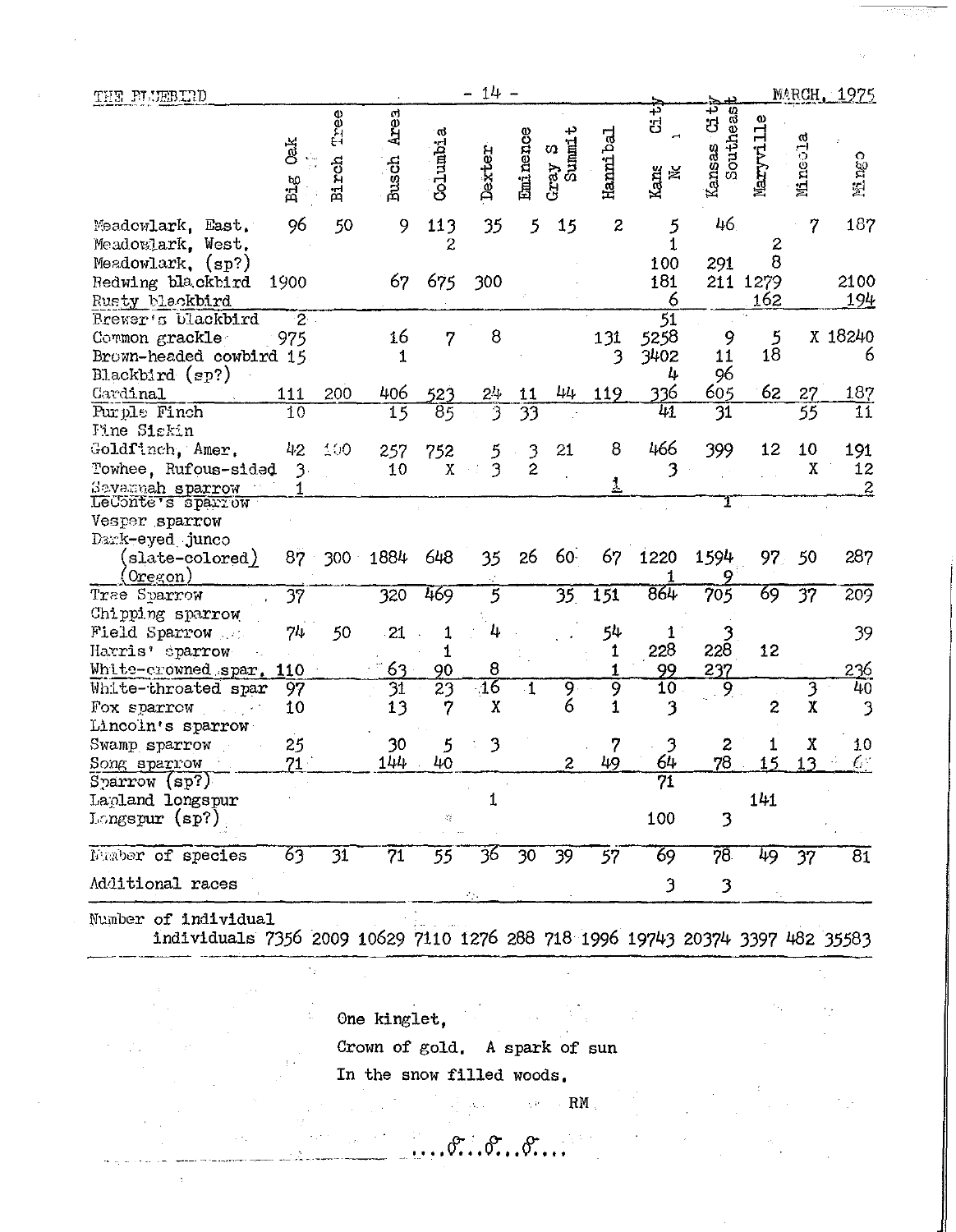| THE ELUEBIRD      |                      |                 |                      |                  |                       |                | $15 -$                                 |                            |                        |                              | MARCH. 1975                                                                           |
|-------------------|----------------------|-----------------|----------------------|------------------|-----------------------|----------------|----------------------------------------|----------------------------|------------------------|------------------------------|---------------------------------------------------------------------------------------|
| Montanes          | Macdonald<br>Newton- | Orchard<br>mare | Joseph<br>$\ddot{x}$ | Salem            | Springfield           | Creex<br>wanbg | Sullivan                               | Lake<br>Swan               | Trimble                | TOTAL                        |                                                                                       |
| 568               | 135                  | 29              |                      | 25               | 96                    |                | 71                                     | 34                         | 143                    | 1676                         | Meadowlark, Eastern                                                                   |
| 1<br>12003<br>167 | 25                   | 1<br>627<br>87  | 59<br>3<br>80        |                  | 125266 11083<br>12536 | 13<br>650      | 42                                     | 19                         | 14<br>235<br>183<br>10 | 31<br>650<br>156017<br>13841 | Meadowlark, Western<br>Meadowlark, $(sp?)$<br>Redwinged blackbird<br>Rusty blackbirds |
|                   |                      |                 |                      |                  |                       | 30             |                                        |                            |                        | 83                           | Brewer's blackbird                                                                    |
| 461               |                      | 351             | 3                    |                  | 201918                | 4055           | 543                                    | 1                          | 16                     | 232002                       | Common grackle                                                                        |
| 16                |                      | 18              | 1                    |                  | 12637                 | 7              |                                        |                            | 13                     | 16148                        | Brown-headed cowbird                                                                  |
| 13060             |                      |                 |                      |                  |                       |                |                                        | 7                          | 1018                   | 14185                        | Blackbird (sp?)                                                                       |
| 276               | 174                  | 172             | 141                  | 25               | 287                   | 23             | 325                                    | 26                         | 184                    | 4297                         | Cardinal                                                                              |
| 63                |                      | 4               | 20                   | $\overline{105}$ |                       | 196            | 3                                      | $\overline{c}$             | 686                    |                              | Purple finch                                                                          |
| 53                | 64                   | 61              | 15<br>43             | 6                | 87                    | 61             |                                        |                            |                        | 15                           | Pine siskins                                                                          |
|                   |                      |                 | 1                    |                  | 4                     |                | 87                                     | 9                          | 179                    | 2916<br>54                   | Goldfinch, American<br>Towhee, Rufous-sided                                           |
| 1                 |                      |                 |                      |                  |                       |                | 15                                     |                            |                        |                              | Savannah sparrow                                                                      |
| $\bar{z}$         |                      |                 |                      |                  |                       |                |                                        |                            |                        |                              | LeConte's sparrow                                                                     |
| $\mathbf 1$       |                      |                 |                      |                  |                       |                |                                        |                            |                        |                              | Vesper sparrow<br>Dark-eyed junco                                                     |
| 994<br>2          | 659                  | 205             | 196                  | 100              | 608                   | 39             | 574<br>χ                               | 56                         | 317                    | 10103<br>13                  | slate-colored)<br>Oregon)                                                             |
| 1090              | 3                    | 499             | 122                  | 12               | 136                   | 98             | $\overline{20}$                        | $\overline{8}\overline{7}$ | 793                    | 5761                         | Tree sparrow                                                                          |
| $\mathbf{C}$      |                      |                 |                      |                  |                       |                | $\begin{array}{c} 2 \\ 16 \end{array}$ |                            |                        | 5                            | Chipping sparrow                                                                      |
| 101               | $\boldsymbol{z}$     |                 |                      | 5                | 50                    |                |                                        |                            | 1                      | 422                          | Field sparrow                                                                         |
| 27                |                      |                 | 22                   |                  | 7                     | 4              |                                        |                            | 29                     | 559                          | Harris' sparrow                                                                       |
| 412               |                      |                 | 6                    |                  | 89                    | 1              | 27                                     | 15                         | 51                     | 1445                         | White-crowned spar.                                                                   |
| 5<br>9            | 19                   |                 | $\overline{16}$      | $\overline{15}$  | $\overline{70}$       | 2              | 40                                     |                            | 5                      | 420                          | White-throated spar.                                                                  |
|                   |                      |                 |                      | $\mathbf{z}$     | 8                     | $\tilde{z}$    | $\mathbf X$                            |                            | $\overline{c}$         | 68                           | Fox Sparrow                                                                           |
|                   |                      |                 |                      |                  |                       |                |                                        |                            |                        | $\mathbf{1}$                 | Lincoln's sparrow                                                                     |
| 13<br>58          |                      | 13              |                      | Ļ.               | 6                     | 4              | $\frac{3}{8}$                          |                            | 6                      | 135                          | Swamp sparrow                                                                         |
|                   | $\mathbf{2}$         | 114             | ٩                    | 10               | 58                    | 20             |                                        | 8                          | 46                     | 868                          | Song sparrow                                                                          |
|                   |                      | $\mathbf 1$     |                      |                  |                       |                |                                        |                            |                        | 143                          | Sparrow (sp?)<br>Lapland songspur                                                     |
|                   |                      |                 |                      |                  |                       |                |                                        |                            |                        | 103                          | Longspur $(?)$                                                                        |
| 72                | 42                   | 54              | 45                   | 31               | 79                    | 50             | 57 <sub>1</sub>                        | 49                         | 60                     | 125                          | Number of Species                                                                     |
| 3                 |                      |                 | $\boldsymbol{2}$     |                  | $\mathbf 1$           | 2              |                                        | 1                          | $\boldsymbol{z}$       | $-4$                         | Additional Races                                                                      |
|                   |                      |                 |                      |                  |                       |                |                                        |                            |                        |                              | Number of                                                                             |

76773 2674 6014 4383 359 512188 74406 4381 48515 8776 849130 individuals  $\mathbf{a}^{\dagger}$ 

> Ancient sycamore,  $\label{eq:2} \frac{1}{2} \left( \frac{1}{2} \right)^{2} \left( \frac{1}{2} \right)^{2} \left( \frac{1}{2} \right)^{2}$

Bare, but for its buttonballs--

And an old birds' nest.

 $\label{eq:2} \frac{1}{2}\sum_{i=1}^N\left[\frac{1}{2}\left(\frac{1}{2}\right)^2\right] \left[\frac{1}{2}\left(\frac{1}{2}\right)^2\right] \left[\frac{1}{2}\left(\frac{1}{2}\right)^2\right] \left[\frac{1}{2}\left(\frac{1}{2}\right)^2\right] \left[\frac{1}{2}\left(\frac{1}{2}\right)^2\right] \left[\frac{1}{2}\left(\frac{1}{2}\right)^2\right] \left[\frac{1}{2}\left(\frac{1}{2}\right)^2\right] \left[\frac{1}{2}\left(\frac{1}{2}\right)^2\right] \left[\frac{1}{2}\left(\frac{1$ RM

متعقد لواحدت

**... ..** *.. ...* 

أوالمستدار الكالمستمرك وأممته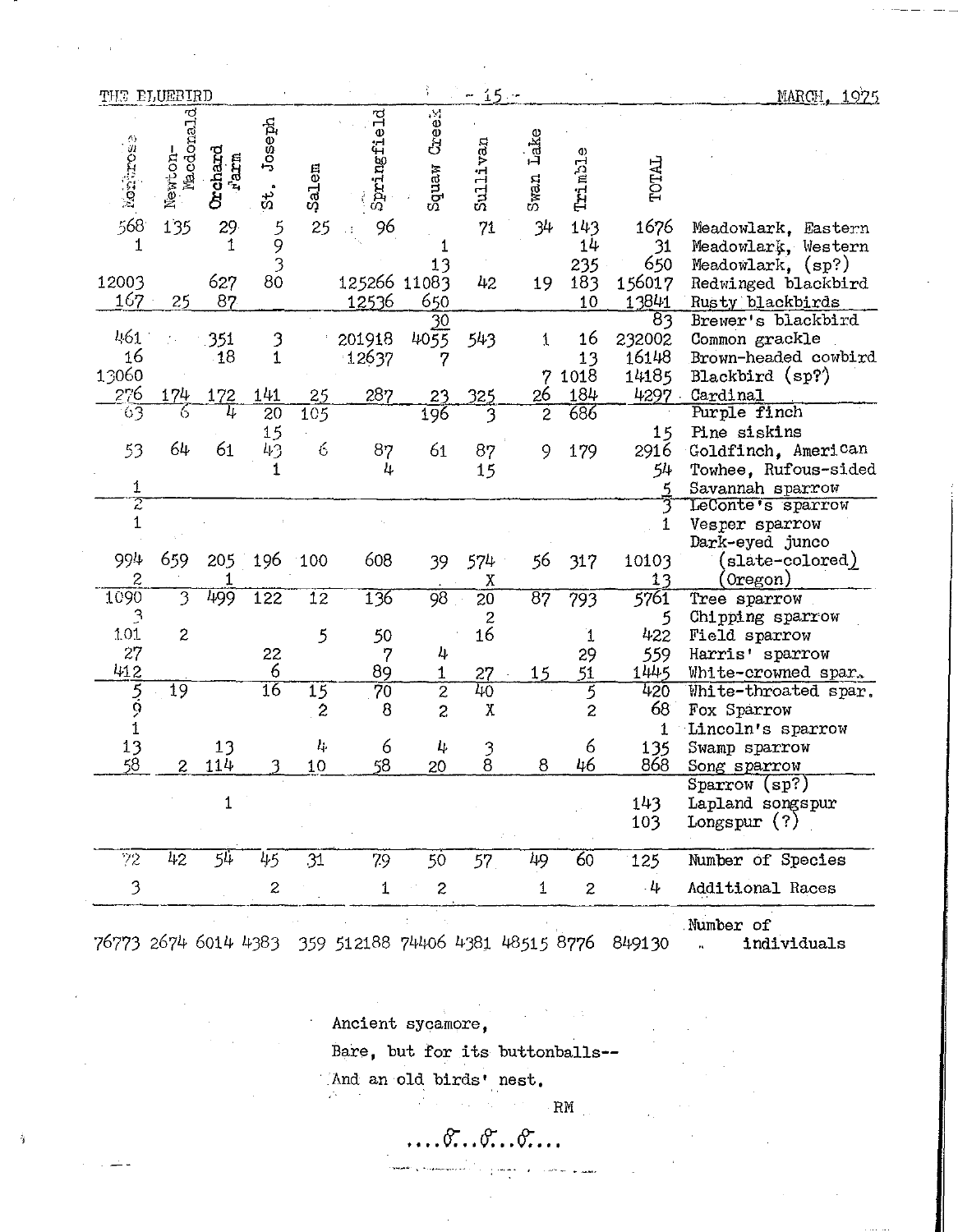$\langle \hat{A} \rangle \langle \hat{A} \rangle$  $\pi$ skil $\pi$ (?) that fall on the editor's desk

#### CONGRATULATIONS

Dr. William Elder, professor of Wildlife and Fisheries at the University of Missouri, has been honored as the year's top conservationist by the Missouri Chapter of the Wildlife Society. Dr. Elder, now in his 30th year at the University, was recipient of the E, Sydney Stephens Professional wildlife Award,

#### SNOWY OWLS MAKE NEWS

We keep hearing reports of snowy owls seen in the north part of the state. Kelly Hobbs writes of two seen in the Kansas City area on December 15 and 18. The later one was seen at Richard-Gebour Air Force Base. This one was quite obliging, staying for two days for several birders to see. Its picture and story made the Kansas City Times and from there around the country.

Mr. Hobbs also reported a trip to Southwest Missouri on January *5* on which he saw "flock after flock (estimated 6000) mixed longspurs and horned larks." This was between Mifford and Jerico Springs, (Ed. Note: We'd settle for just one longspur.)

#### A GATHERING OF CRANES :

The National Audubon Society, in conjunction with the Nebraska chapters, will again sponsor a weekend of activities along the Platte River, The magnificent concentration of sandhill cranes will be the main attraction. The event is set for March 22, 23, For details you man write our regional representative, Ron Klataske, 813 Juniper Drive, Manhattan, Kansas 66502.

#### OLD COPIES NEEDED.

A request has been received from the library at Southwest Missouri State University for old copies of The Bluebird to complete their files. If you have some of these which you would like to donate for this permanent file, please contact the editor of The. Bluebird, stating dates of copies you have available, Thank you,

#### EARLY WOODCOCK REPORT

Jerry Sowers. Greene County's authority on woodcocks, wrote that he had heard them call and sing in their courtship flight on January 29, his earliest record,

The mating antics of the woodcock are something to witness. The Audubon Club of Springfield has scheduled a field trip for Tuesday evening, March 11, and chances are good that the members will have a ring-side seat for the performance. If you are good that the members will have a ring-side seat for the performance. are in the vicinity, you are welcome to join them, Meeting place is in the park at the north end of the bridge on the east end of Fellows Lake. Time is 30 minutes before sundown, For more information contact Clyde Johnson, 847 North Lone Pine, Springfield, 65802.

#### NEW BLUEBIRD PUBLICATION SCHEDULE

Careful consideration has gone into the decision to revise slightly the time of publication of our quarterly news bulletin. It will now carry the dates of June, September, December, and March, In order to be sure that material submitted for publication can be used, please observe these deadlines for copy to be in the hands of the editor: May 10, August 1, November 1, and February 1. It is believed that the new plan will give better coverage to the events of our Society. Remember--NEXT DEADLINE: May 10.

 $\ldots$  or  $\ldots$  or  $\ldots$  or  $\ldots$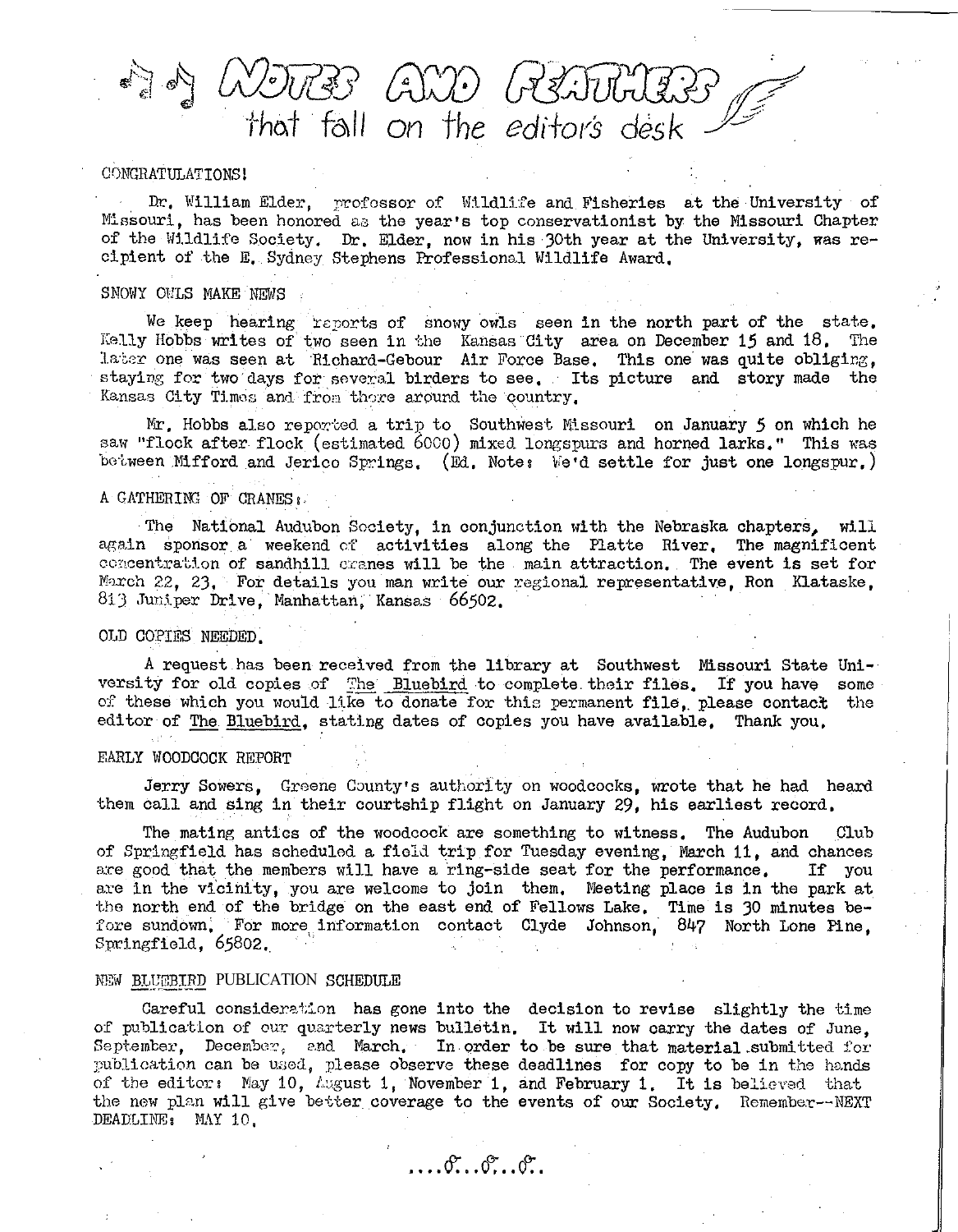*THE* BLUEBIRD is the quarterly publication of The Audubon Society of Missouri, and is sent to all its members. Annual membership dues are: regular. \$4.00;  $f:$   $\frac{1}{y}$ ,  $\frac{1}{y}$  (00; student,  $\frac{1}{z}$ , 00, Dues should be sent to Katherine Wade, treasurer, 2202 Missouri Boulevard, Jefferson City, Missouri 65701,

There are still some of David Plank's lovely cardinal and bluebird prints available free to those paying regular or family dues. If you did not request one when you paid your dues, last year, you may do so when you send your  $1975$  dues. Please indicate your preference of cardinal pair or bluebird, and include \$3.00 for the cost of postage and packaging. You will be proud to own one of the 17" by 21" bird portraits, each personally inspected and signed by the artist,

... ....

Lodging can be secured at the following locations in the Branson-Hollister area for the Nature Conservancy - Audubon Society Meeting to be held at the School of the Czarks on  $18-20$  April. When making reservations, indicate that you are a member of one of these organizations, as the rates given are special and are applicable only for these groups on the dates indicated, All phone numbers are area code 417.

- Branson Inn (Best Western Motel new- Paramount Motor Lodge (Best Western Motel' 118 units all with 2 double beds - North Highway 65 (26 units)<br>
restaurant and bar) Branson (334-2111) restaurant and bar)<br>Eox 676, Branson. (334-5121) Single, \$10,00; double, \$12.00
- Branson Motor Court (15 units) 615 S, Commercial Branson, (334-3420) Single, \$10.50; double *\$1.50*
- Holiday Inn  $(150 \text{ units} \text{new}$ restaurant and bar) *West Highway 76, Branson, (334-5101)* Single, \$10.50; double, \$15,00
- ,Jesse James Confusion Hill Motel West Highway 76 *(25* units) Branson, (334-3594) Single, \$9.00 ; double, \$13.00
- Lamplighter Motel (20 units) North Highway *65*  Branson (334-3431) Single, \$10,00; double, \$10.00
- Motel Taney (Best Eastern Motel) North Highway 65 (28 units) Branson (334-3143) Single, \$7.00; double, \$8.00
- New Haven Court (10 units) North Highway *65*  Branson (334-3440) Single, \$8.00; double, \$10,00
- Single, \$8.00, double, \$16.00
- Roark Motor Lodge (67 units) North Highway *65*  Branson (334-3196) Single, \$12.00; double, \$16.00
- Rustic Oak Motor Inn  $(60 \text{ units} \text{new})$ Collect calls accepted Fourth and Main Branson (334-6464) Single, \$9.00; double, \$13.00
- Sammy Lane Resort (20 units) Kitchenettes-will sleep 4 to 6 persons. 320 *E* Main Branson (334-3253) Single, \$6.00; double, *\$5.00* per person
- Southern Air Motel (15 units new)<br>North Highway 65 Branson (334-2417) Single,  $$8.00;$  doubles,  $$10.00$  one bed \$12.00 two beds
- Traveler Motel (31 units) North Highway *65*  Branson (334-3868) Single, \$8.00; Doubles, \$11.00
- Ye English Inn (20 units) Hollister (334-4142) Single, \$10.00; doubles, \$10.00